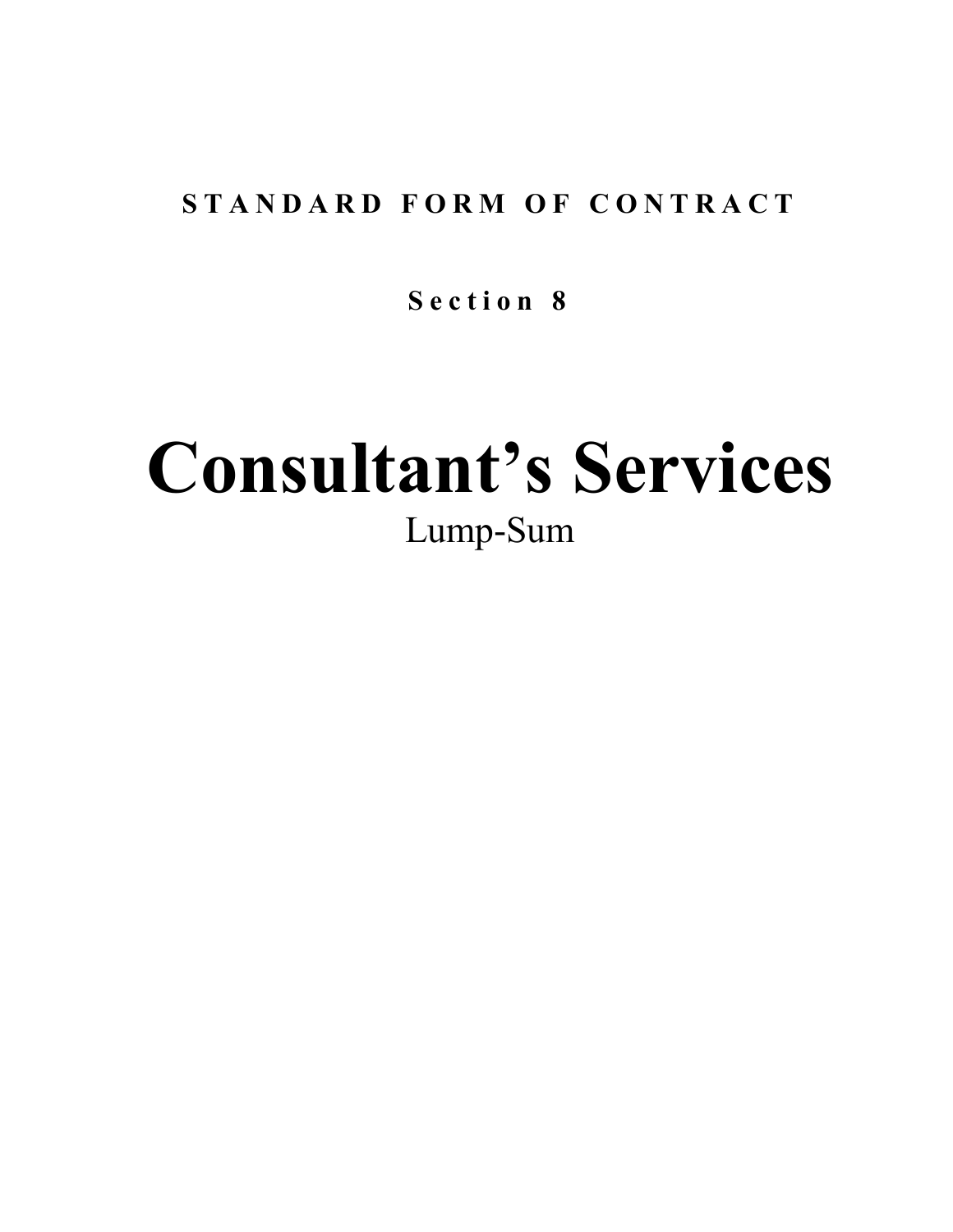# **Contents**

| $\overline{I}$ . |                |                                                                          |  |
|------------------|----------------|--------------------------------------------------------------------------|--|
| II.              |                |                                                                          |  |
|                  |                |                                                                          |  |
|                  |                |                                                                          |  |
|                  |                |                                                                          |  |
|                  | 4.             |                                                                          |  |
|                  | 5.             |                                                                          |  |
|                  | 6.             |                                                                          |  |
|                  | 7 <sub>1</sub> |                                                                          |  |
|                  | 8.             |                                                                          |  |
|                  |                |                                                                          |  |
|                  |                |                                                                          |  |
|                  |                | B. COMMENCEMENT, COMPLETION, MODIFICATION AND TERMINATION OF CONTRACT 12 |  |
|                  |                |                                                                          |  |
|                  |                |                                                                          |  |
|                  |                |                                                                          |  |
|                  |                |                                                                          |  |
|                  |                |                                                                          |  |
|                  |                |                                                                          |  |
|                  |                |                                                                          |  |
|                  |                |                                                                          |  |
|                  |                |                                                                          |  |
|                  |                |                                                                          |  |
|                  |                |                                                                          |  |
|                  |                |                                                                          |  |
|                  |                |                                                                          |  |
|                  |                |                                                                          |  |
|                  |                |                                                                          |  |
|                  |                |                                                                          |  |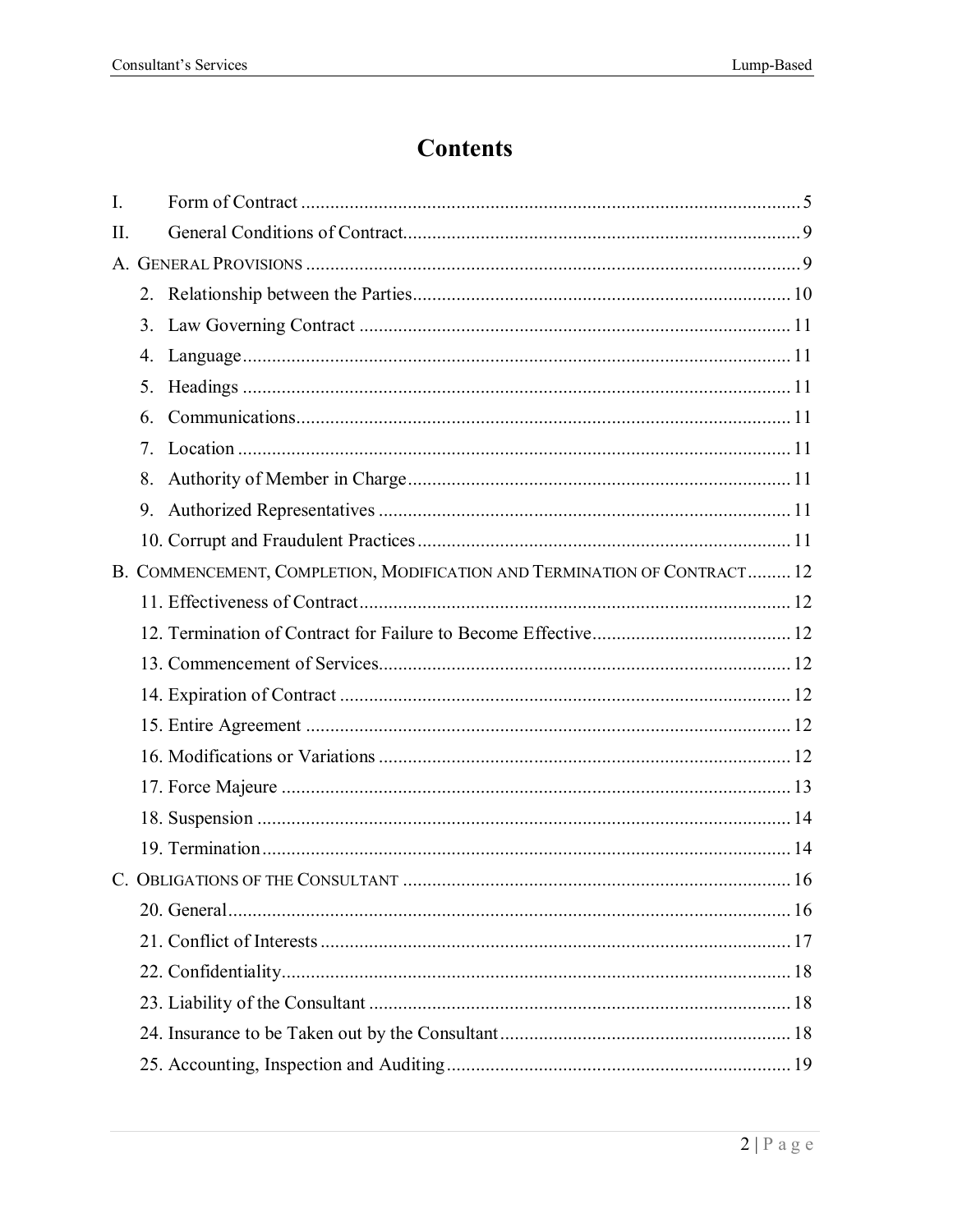| Ш.  |  |
|-----|--|
| IV. |  |
|     |  |
|     |  |
|     |  |
|     |  |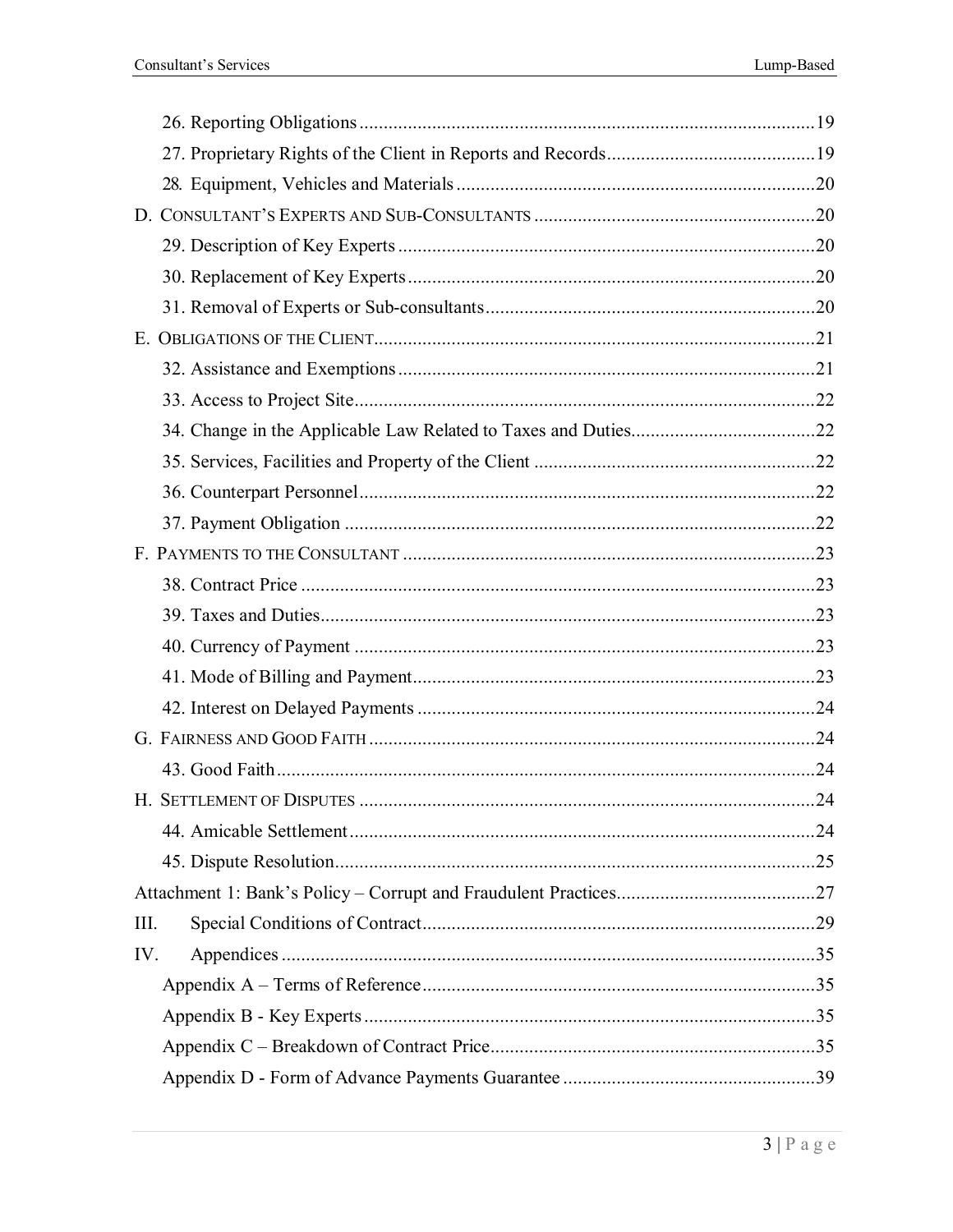## **CONTRACT FOR CONSULTANT'S SERVICES**

## **Lump-Sum**

**Project Name:** Providing Technical Assistance To Selected Smart Cities in generating additional revenue through **Value Capture Financing Tools** for Smart City Development

*Credit #: 4997-IN*

Contract No.

**between**

*[Name of the Client]*

**and**

*[Name of the Consultant]*

**Dated:**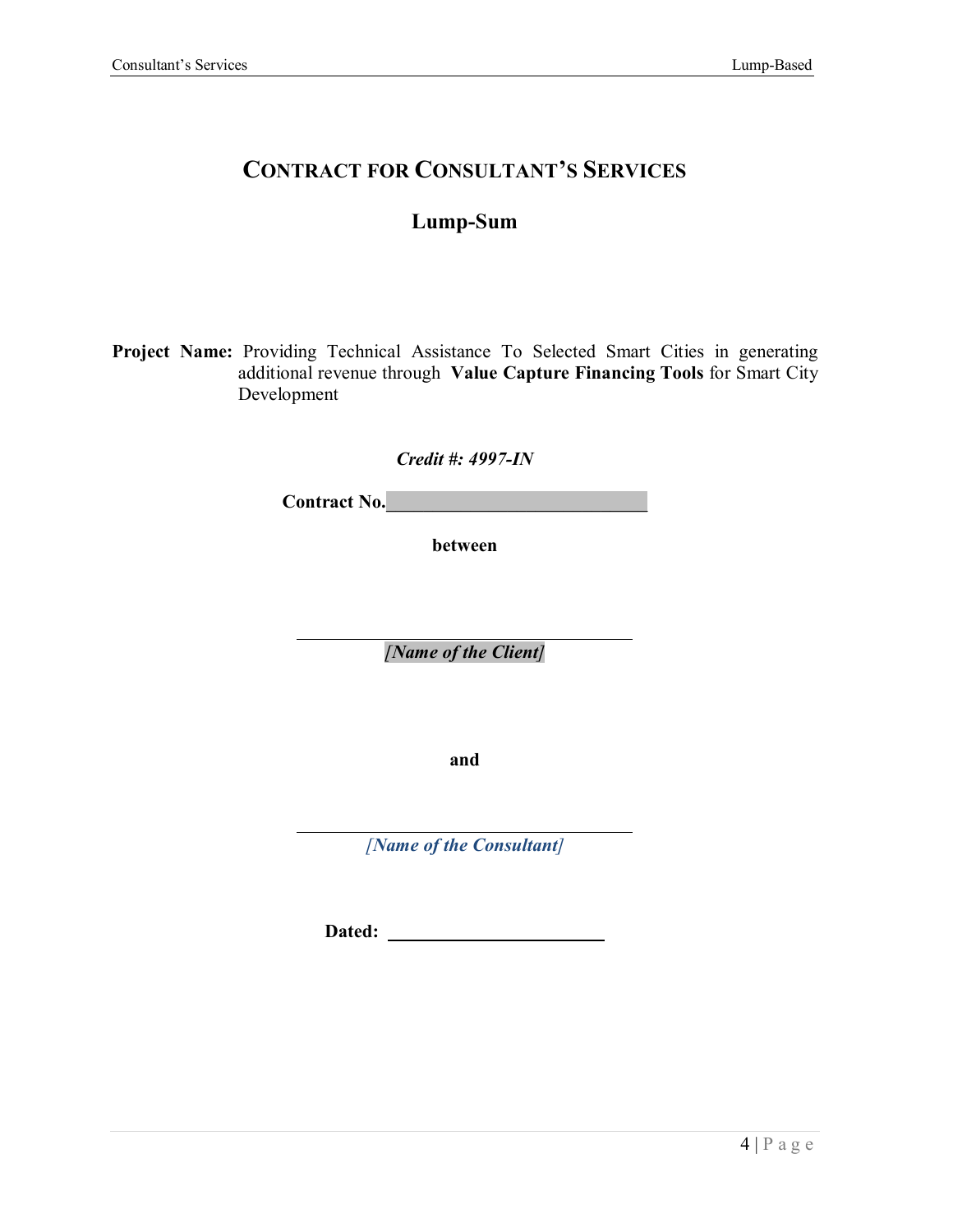# **I. Form of Contract**

## **LUMP-SUM**

(Text in brackets [ ] is optional; all notes should be deleted in the final text)

This CONTRACT (hereinafter called the "Contract") is made the *[number]* day of the month of *[month]*, *[year]*, between, on the one hand, **Ministry of Urban Development, Government of India** (hereinafter called the "Client") and, on the other hand, *[name of Consultant]* (hereinafter called the "Consultant").

*[If the Consultant consist of more than one entity, the above should be partially amended to read as follows:* "…(hereinafter called the "Client") and, on the other hand, a Joint Venture (name of the JV) consisting of the following entities, each member of which will be jointly and severally liable to the Client for all the Consultant's obligations under this Contract, namely, *[name of member]* and *[name of member]* (hereinafter called the "Consultant").]

#### WHEREAS

- (a) the Client has requested the Consultant to provide certain consulting services as defined in this Contract (hereinafter called the "Services");
- (b) the Consultant, having represented to the Client that it has the required professional skills, expertise and technical resources, has agreed to provide the Services on the terms and conditions set forth in this Contract;
- (c) the Client has received a credit from the *International Bank for Reconstruction and Development (IBRD) or International Development Association (IDA)]:*toward the cost of the Services and intends to apply a portion of the proceeds of this credit to eligible payments under this Contract, it being understood that (i) payments by the Bank will be made only at the request of the Client and upon approval by the Bank; (ii) such payments will be subject, in all respects, to the terms and conditions of the financingagreement, including prohibitions of withdrawal from the creditaccount for the purpose of any payment to persons or entities, or for any import of goods, if such payment or import, to the knowledge of the Bank, is prohibited by the decision of the United Nations Security council taken under Chapter VII of the Charter of the United Nations; and (iii) no party other than the Client shall derive any rights from the financingagreement or have any claim to the creditproceeds;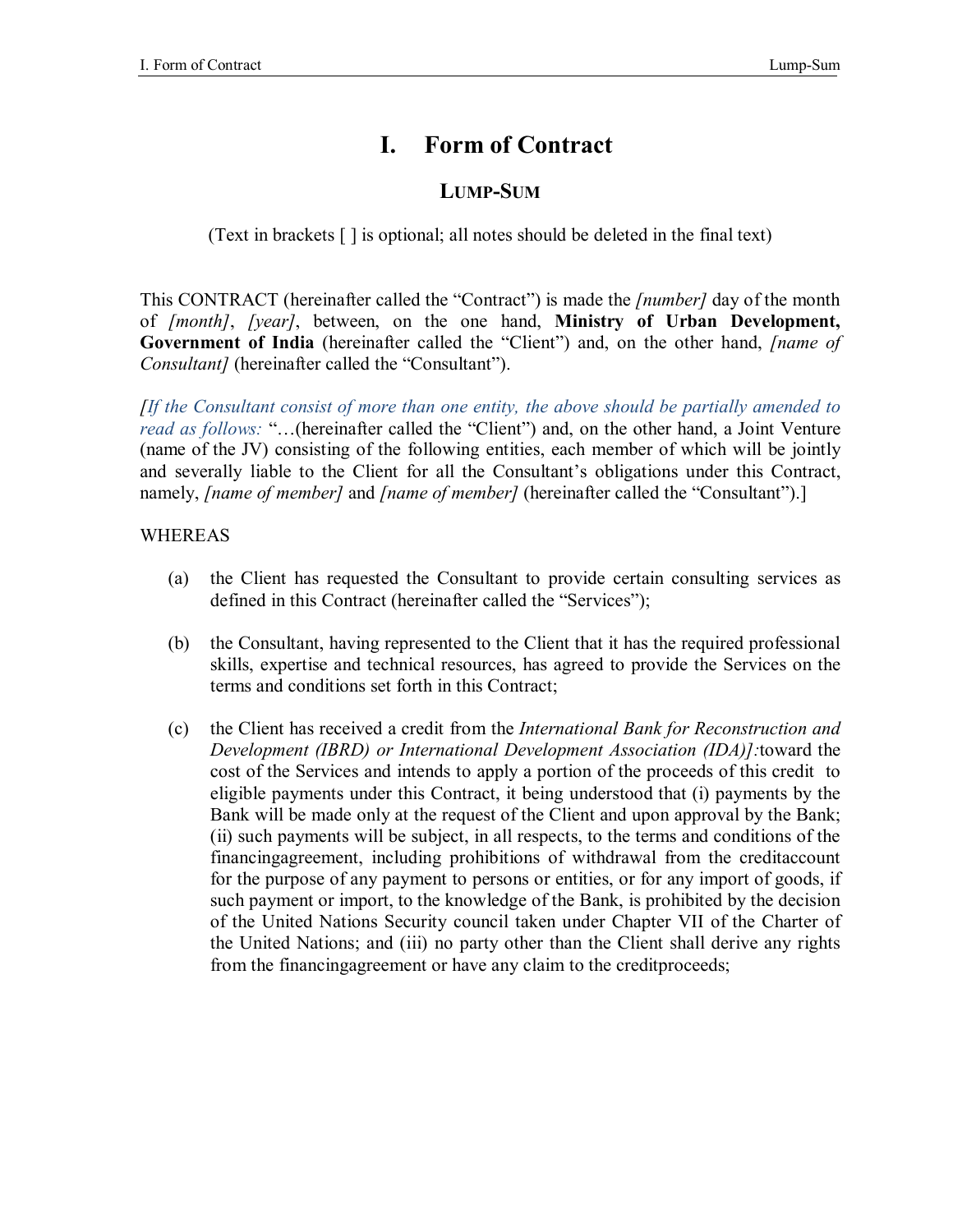NOW THEREFORE the parties hereto hereby agree as follows:

- 1. The following documents attached hereto shall be deemed to form an integral part of this Contract:
	- (a) The General Conditions of Contract(including Attachment 1 "Bank Policy Corrupt and Fraudulent Practices);
	- (b) The Special Conditions of Contract;
	- (c) Appendices:

Appendix A: Terms of Reference Appendix B: Key Experts Appendix C: Breakdown of Contract Price Appendix D: Form of Advance Payments Guarantee

In the event of any inconsistency between the documents, the following order of precedence shall prevail: the Special Conditions of Contract; the General Conditions of Contract, including Attachment 1; Appendix A; Appendix B; Appendix C; Appendix D. Any reference to this Contract shall include, where the context permits, a reference to its Appendices.

- 2. The mutual rights and obligations of the Client and the Consultant shall be as set forth in the Contract, in particular:
	- (a) the Consultant shall carry out the Services in accordance with the provisions of the Contract; and
	- (b) the Client shall make payments to the Consultant in accordance with the provisions of the Contract.

IN WITNESS WHEREOF, the Parties hereto have caused this Contract to be signed in their respective names as of the day and year first above written.

For and on behalf of *[Name of Client]*

*[Authorized Representative of the Client – name, title and signature]*

For and on behalf of *[Name of Consultant or Name of a Joint Venture]*

*[Authorized Representative of the Consultant – name and signature]*

*[For a joint venture, either all members shall sign or only the lead member, in which case the power of attorney to sign on behalf of all members shall be attached.*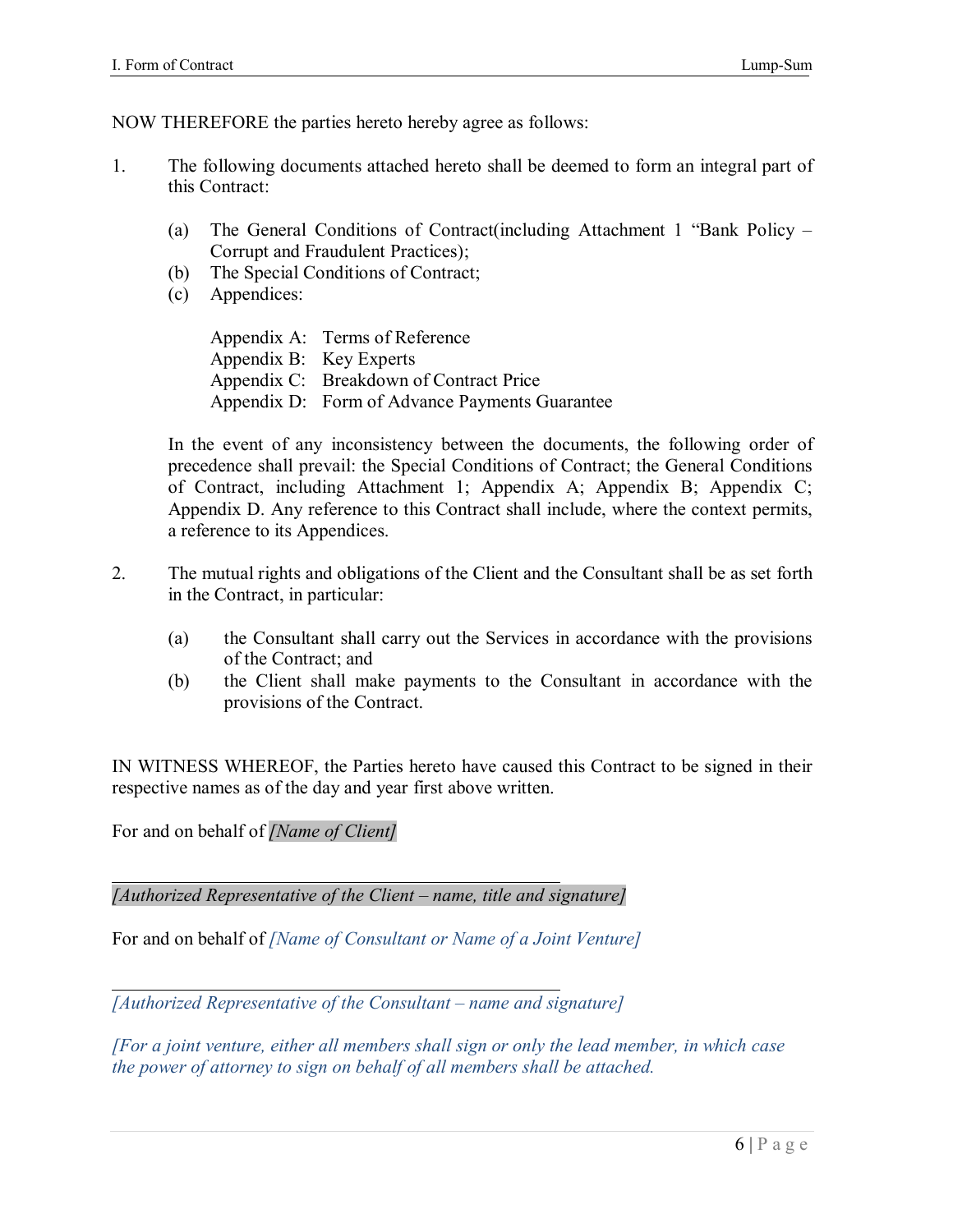For and on behalf of each of the members of the Consultant *[insert the Name of the Joint Venture]*

*[Name of the lead member]*

*[Authorized Representative on behalf of a Joint Venture]*

*[add signature blocks for each member if all are signing]*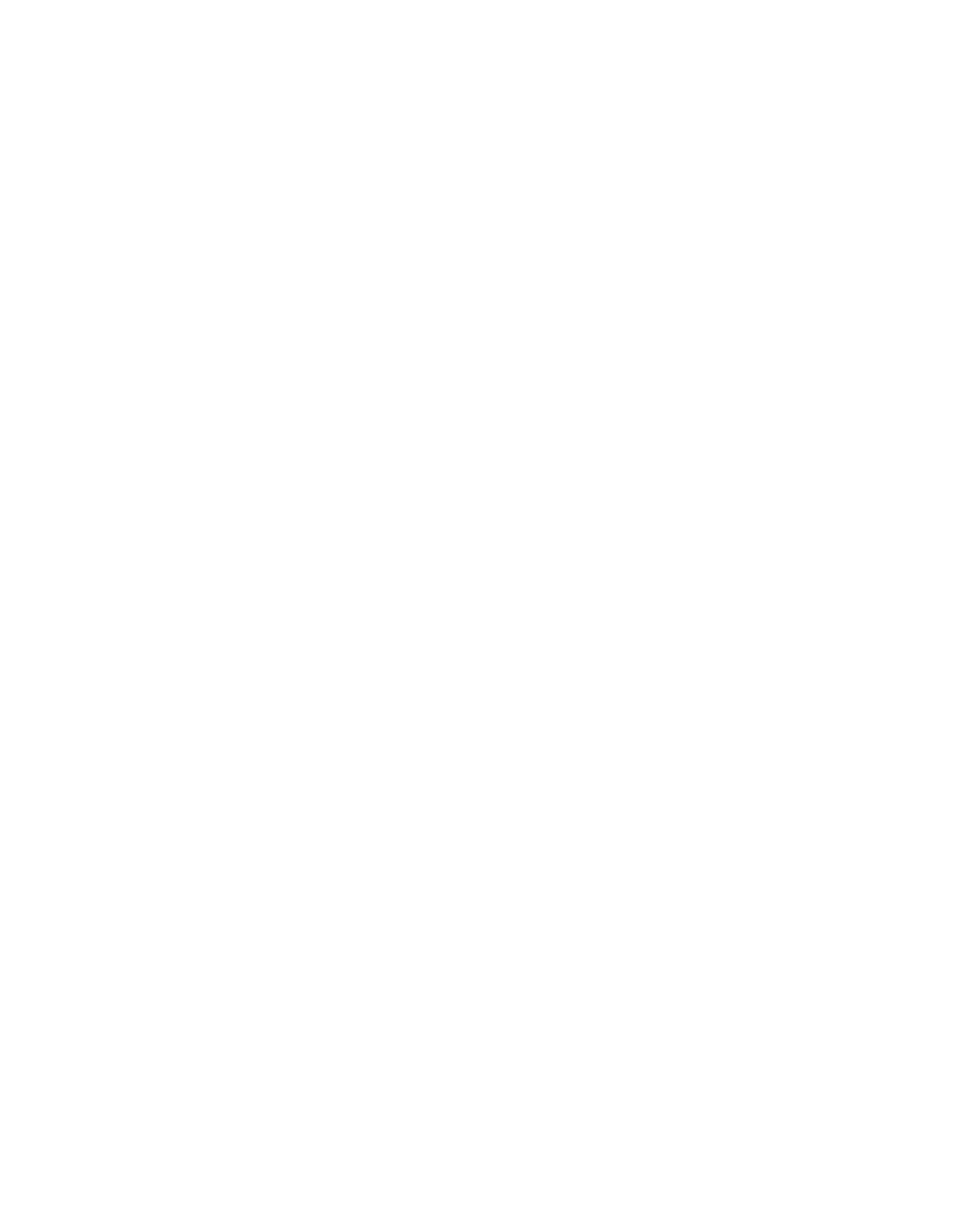# **II. General Conditions of Contract**

## **A. GENERAL PROVISIONS**

| 1. Definitions |                             | 1.1. Unless the context otherwise requires, the following terms<br>whenever used in this Contract have the following meanings:                                                                                                                                                                    |
|----------------|-----------------------------|---------------------------------------------------------------------------------------------------------------------------------------------------------------------------------------------------------------------------------------------------------------------------------------------------|
|                | (a)                         | "Applicable Guidelines" means Guidelines for Selection and<br>Employment of Consultants under IBRD Loans and IDA<br>Credits & Grants by World Bank Borrowers, dated January<br>2011.                                                                                                              |
|                | (b)                         | "Applicable Law" means the laws and any other instruments<br>having the force of law in the Client's country, or in such other<br>country as may be specified in the Special Conditions of<br><b>Contract (SCC)</b> , as they may be issued and in force from time<br>to time.                    |
|                | (c)                         | "Bank" means the International Bank for Reconstruction and<br>Development (IBRD) or the International Development<br>Association (IDA).                                                                                                                                                           |
|                | (d)                         | "Borrower" means the Government, Government agency or<br>other entity that signs the financing agreement with the Bank.                                                                                                                                                                           |
|                | (e)                         | "CBUD" Means Capacity Building for Urban Development                                                                                                                                                                                                                                              |
|                | (f)                         | "Client" means the implementing agency that signs the Contract<br>for the Services with the Selected Consultant.                                                                                                                                                                                  |
|                | (g)                         | "Consultant" means a legally-established<br>professional<br>consulting firm or entity selected by the Client to provide the<br>Services under the signed Contract.                                                                                                                                |
|                | (h)                         | "Contract" means the legally binding written agreement signed<br>between the Client and the Consultant and which includes all<br>the attached documents listed in its paragraph 1 of the Form of<br>Contract (the General Conditions (GCC), the Special<br>Conditions (SCC), and the Appendices). |
|                | (i)                         | "Day" means a working day unless indicated otherwise.                                                                                                                                                                                                                                             |
|                | (j)                         | "DEAS" means Double Entry Accounting System                                                                                                                                                                                                                                                       |
|                | (k)                         | "Effective Date" means the date on which this Contract comes<br>into force and effect pursuant to Clause GCC 11.                                                                                                                                                                                  |
|                | $\left( \mathbf{l} \right)$ | "Experts" means, collectively, Key Experts, Non-Key Experts,<br>or any other personnel of the Consultant, Sub-consultant or JV                                                                                                                                                                    |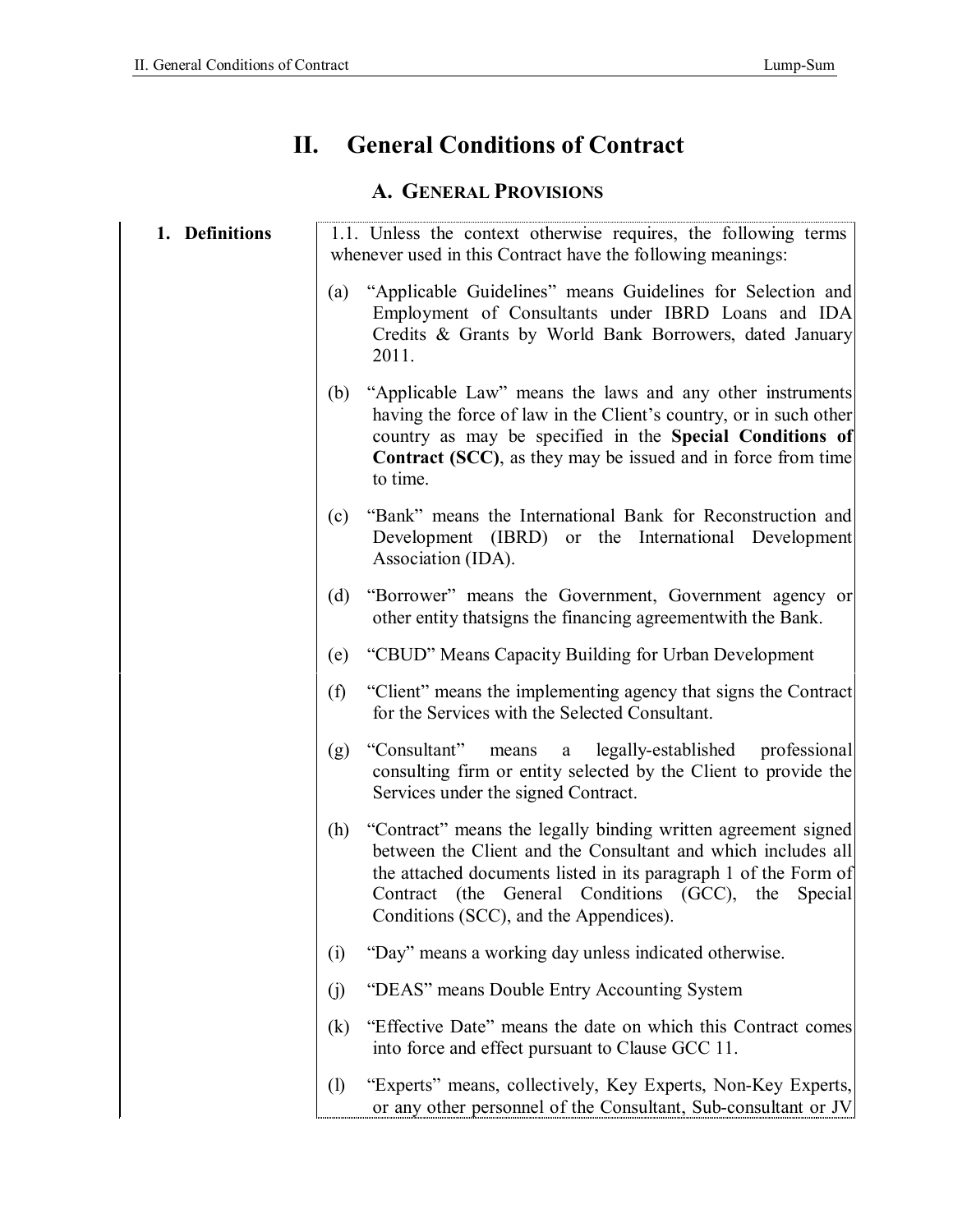|                                | member(s) assigned by the Consultant to perform the Services<br>or any part thereof under the Contract.                                                                                                                                                                                                                                                                                                 |
|--------------------------------|---------------------------------------------------------------------------------------------------------------------------------------------------------------------------------------------------------------------------------------------------------------------------------------------------------------------------------------------------------------------------------------------------------|
|                                | (m) "Foreign Currency" means any currency other than the currency<br>of the Client's country.                                                                                                                                                                                                                                                                                                           |
|                                | "GCC" means these General Conditions of Contract.<br>(n)                                                                                                                                                                                                                                                                                                                                                |
|                                | "Government" means the government of India.<br>$\left( 0 \right)$                                                                                                                                                                                                                                                                                                                                       |
|                                | "Joint Venture (JV)" means an association with or without a<br>(p)<br>legal personality distinct from that of its members, of more than<br>one entity where one member has the authority to conduct all<br>businesses for and on behalf of any and all the members of the<br>JV, and where the members of the JV are jointly and severally<br>liable to the Client for the performance of the Contract. |
|                                | "Key Expert(s)" means an individual professional whose skills,<br>(q)<br>qualifications, knowledge and experience are critical to the<br>performance of the Services under the Contract and whose<br>Curricula Vitae (CV) was taken into account in the technical<br>evaluation of the Consultant's proposal.                                                                                           |
|                                | "Local Currency" means the currency of the Client's country.<br>(r)                                                                                                                                                                                                                                                                                                                                     |
|                                | "MoUD" means ministry of Urban development<br>(s)                                                                                                                                                                                                                                                                                                                                                       |
|                                | "Non-Key Expert(s)" means an individual professional provided<br>(t)<br>by the Consultant or its Sub-consultant to perform the Services<br>or any part thereof under the Contract.                                                                                                                                                                                                                      |
|                                | "Party" means the Client or the Consultant, as the case may be,<br>(u)<br>and "Parties" means both of them.                                                                                                                                                                                                                                                                                             |
|                                | (v) "SCC" means the Special Conditions of Contract by which the<br>GCC may be amended or supplemented but not over-written.                                                                                                                                                                                                                                                                             |
|                                | "Services" means the work to be performed by the Consultant<br>(w)<br>pursuant to this Contract, as described in Appendix A hereto.                                                                                                                                                                                                                                                                     |
|                                | "Sub-consultants" means an entity to whom/which the<br>(x)<br>Consultant subcontracts any part of the Services while<br>remaining solely liable for the execution of the Contract.                                                                                                                                                                                                                      |
|                                | "Third Party" means any person or entity other than the<br>(y)<br>Government, the Client, the Consultant or a Sub-consultant.                                                                                                                                                                                                                                                                           |
| 2. Relationship<br>between the | 2.1. Nothing contained herein shall be construed as establishing a<br>relationship of master and servant or of principal and agent as<br>between the Client and the Consultant. The Consultant, subject to                                                                                                                                                                                              |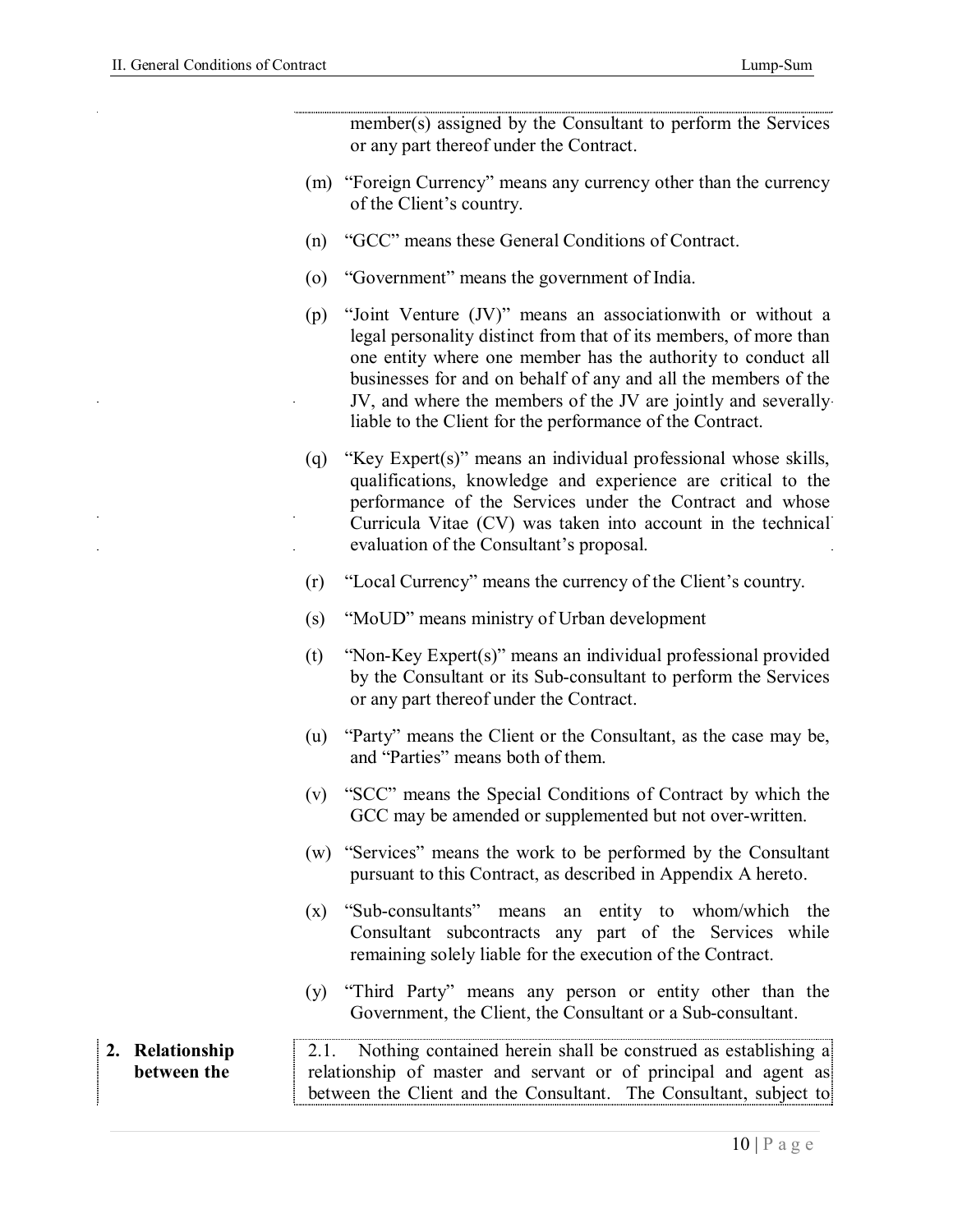| <b>Parties</b>                                    | this Contract, has complete charge of the Experts and Sub-<br>consultants, if any, performing the Services and shall be fully<br>responsible for the Services performed by them or on their behalf<br>hereunder.                                                                                                                                                                                                                                                                                                  |
|---------------------------------------------------|-------------------------------------------------------------------------------------------------------------------------------------------------------------------------------------------------------------------------------------------------------------------------------------------------------------------------------------------------------------------------------------------------------------------------------------------------------------------------------------------------------------------|
| 3. Law Governing<br>Contract                      | This Contract, its meaning and interpretation, and the relation<br>3.1.<br>between the Parties shall be governed by the Applicable Law.                                                                                                                                                                                                                                                                                                                                                                           |
| 4. Language                                       | This Contract has been executed in the language specified in<br>4.1.<br>the SCC, which shall be the binding and controlling language for all<br>matters relating to the meaning or interpretation of this Contract.                                                                                                                                                                                                                                                                                               |
| 5. Headings                                       | 5.1. The headings shall not limit, alter or affect the meaning of this<br>Contract.                                                                                                                                                                                                                                                                                                                                                                                                                               |
| 6. Communications                                 | 6.1. Any communication required or permitted to be given or made<br>pursuant to this Contract shall be in writing in the language specified<br>in Clause GCC 4. Any such notice, request or consent shall be<br>deemed to have been given or made when delivered in person to an<br>authorized representative of the Party to whom the communication is<br>addressed, or when sent to such Party at the address specified in the<br>SCC.<br>A Party may change its address for notice hereunder by giving<br>6.2. |
|                                                   | the other Party any communication of such change to the address<br>specified in the SCC.                                                                                                                                                                                                                                                                                                                                                                                                                          |
| 7. Location                                       | 7.1. The Services shall be performed at such locations as are<br>specified in <b>Appendix A</b> hereto and, where the location of a<br>particular task is not so specified, at such locations, whether in the<br>Government's country or elsewhere, as the Client may approve.                                                                                                                                                                                                                                    |
| 8. Authority of<br><b>Member</b> in<br>Charge     | In case the Consultant is a Joint Venture, the members hereby<br>8.1.<br>authorize the member specified in the SCC to act on their behalf in<br>exercising all the Consultant's rights and obligations towards the<br>Client under this Contract, including without limitation the receiving<br>of instructions and payments from the Client.                                                                                                                                                                     |
| 9. Authorized<br><b>Representatives</b>           | Any action required or permitted to be taken, and any<br>9.1.<br>document required or permitted to be executed under this Contract by<br>the Client or the Consultant may be taken or executed by the officials<br>specified in the SCC.                                                                                                                                                                                                                                                                          |
| 10. Corrupt and<br>Fraudulent<br><b>Practices</b> | 10.1. The Bank requires compliance with its policy in regard to<br>corrupt and fraudulent practices as set forth in Attachment 1 to the<br>GCC.                                                                                                                                                                                                                                                                                                                                                                   |
| <b>Commissions</b><br>a.                          | Client<br>10.2.<br>The<br>requires<br>Consultant<br>disclose<br>the<br>to<br>any                                                                                                                                                                                                                                                                                                                                                                                                                                  |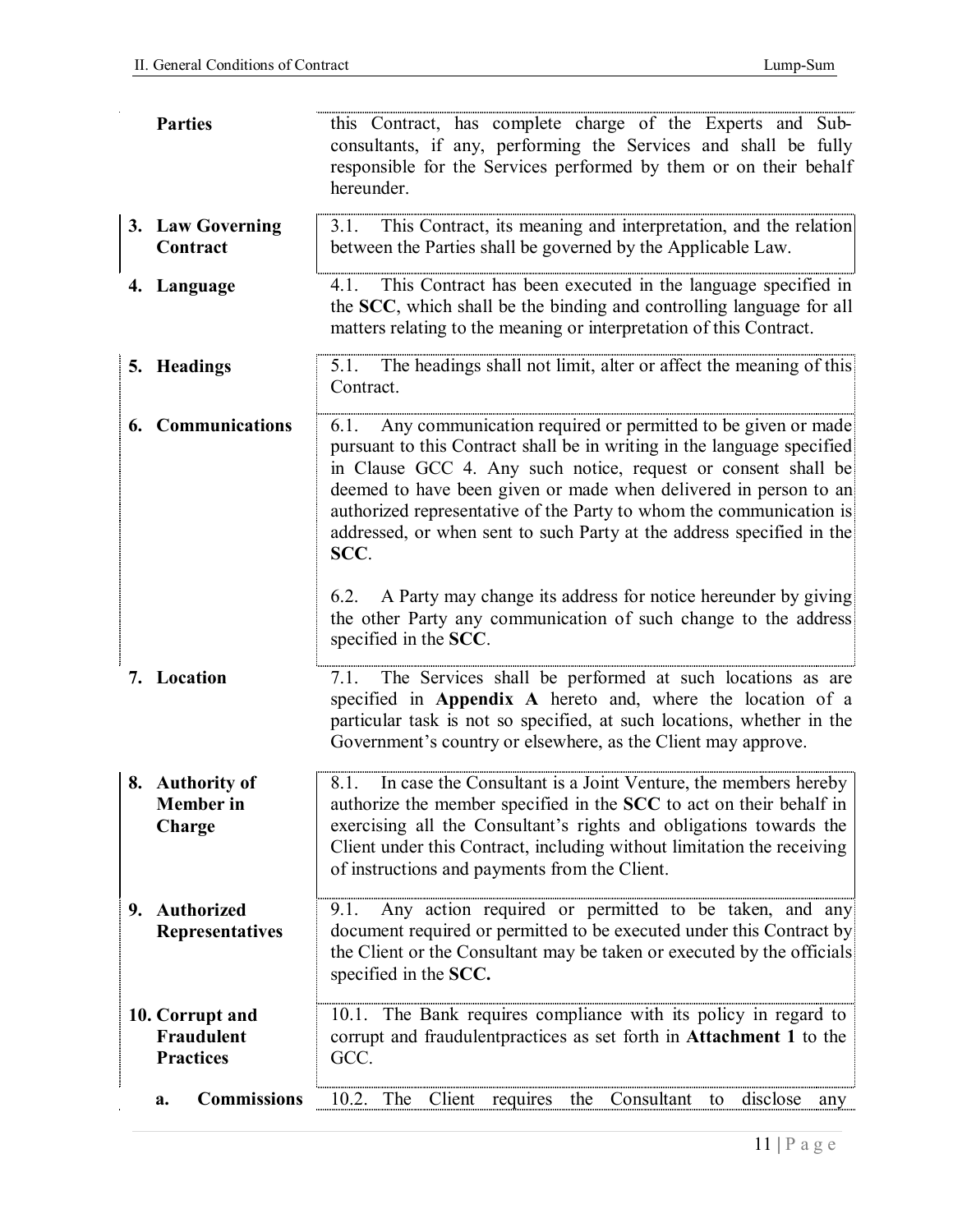| and Fees | commissions, gratuities or fees that may have been paid or are to be<br>paid to agents or any other party with respect to the selection process<br>or execution of the Contract. The information disclosed must<br>include at least the name and address of the agent or other party, the |
|----------|-------------------------------------------------------------------------------------------------------------------------------------------------------------------------------------------------------------------------------------------------------------------------------------------|
|          | amount and currency, and the purpose of the commission, gratuity or<br>fee. Failure to disclose such commissions, gratuities or fees may<br>result in termination of the Contract and/or sanctions by the Bank.                                                                           |

## **B. COMMENCEMENT, COMPLETION, MODIFICATION AND TERMINATION OF CONTRACT**

| 11. Effectiveness of<br>Contract                                                          | 11.1. This Contract shall come into force and effect on the date (the<br>"Effective Date") of the Client's notice to the Consultant instructing<br>the Consultant to begin carrying out the Services. This notice shall<br>confirm that the effectiveness conditions, if any, listed in the SCC<br>have been met.                                                                                                                  |
|-------------------------------------------------------------------------------------------|------------------------------------------------------------------------------------------------------------------------------------------------------------------------------------------------------------------------------------------------------------------------------------------------------------------------------------------------------------------------------------------------------------------------------------|
| 12. Termination of<br><b>Contract for</b><br><b>Failure to Become</b><br><b>Effective</b> | 12.1. If this Contract has not become effective within such time<br>period after the date of Contract signature as specified in the SCC,<br>either Party may, by not less than twenty two (22) days written<br>notice to the other Party, declare this Contract to be null and void,<br>and in the event of such a declaration by either Party, neither Party<br>shall have any claim against the other Party with respect hereto. |
| 13. Commencement<br>of Services                                                           | 13.1. The Consultant shall confirm availability of Key Experts and<br>begin carrying out the Services not later than the number of days<br>after the Effective Date specified in the SCC.                                                                                                                                                                                                                                          |
| 14. Expiration of<br>Contract                                                             | 14.1. Unless terminated earlier pursuant to Clause GCC 19 hereof,<br>this Contract shall expire at the end of such time period after the<br>Effective Date as specified in the SCC.                                                                                                                                                                                                                                                |
| 15. Entire Agreement                                                                      | 15.1. This Contract contains all covenants, stipulations and<br>provisions agreed by the Parties. No agent or representative of either<br>Party has authority to make, and the Parties shall not be bound by or<br>be liable for, any statement, representation, promise or agreement<br>not set forth herein.                                                                                                                     |
| 16. Modifications or<br><b>Variations</b>                                                 | 16.1. Any modification or variation of the terms and conditions of<br>this Contract, including any modification or variation of the scope<br>of the Services, may only be made by written agreement between<br>the Parties. However, each Party shall give due consideration to any<br>proposals for modification or variation made by the other Party.                                                                            |
|                                                                                           | 16.2. In cases of substantial modifications or variations, the prior<br>written consent of the Bank is required.                                                                                                                                                                                                                                                                                                                   |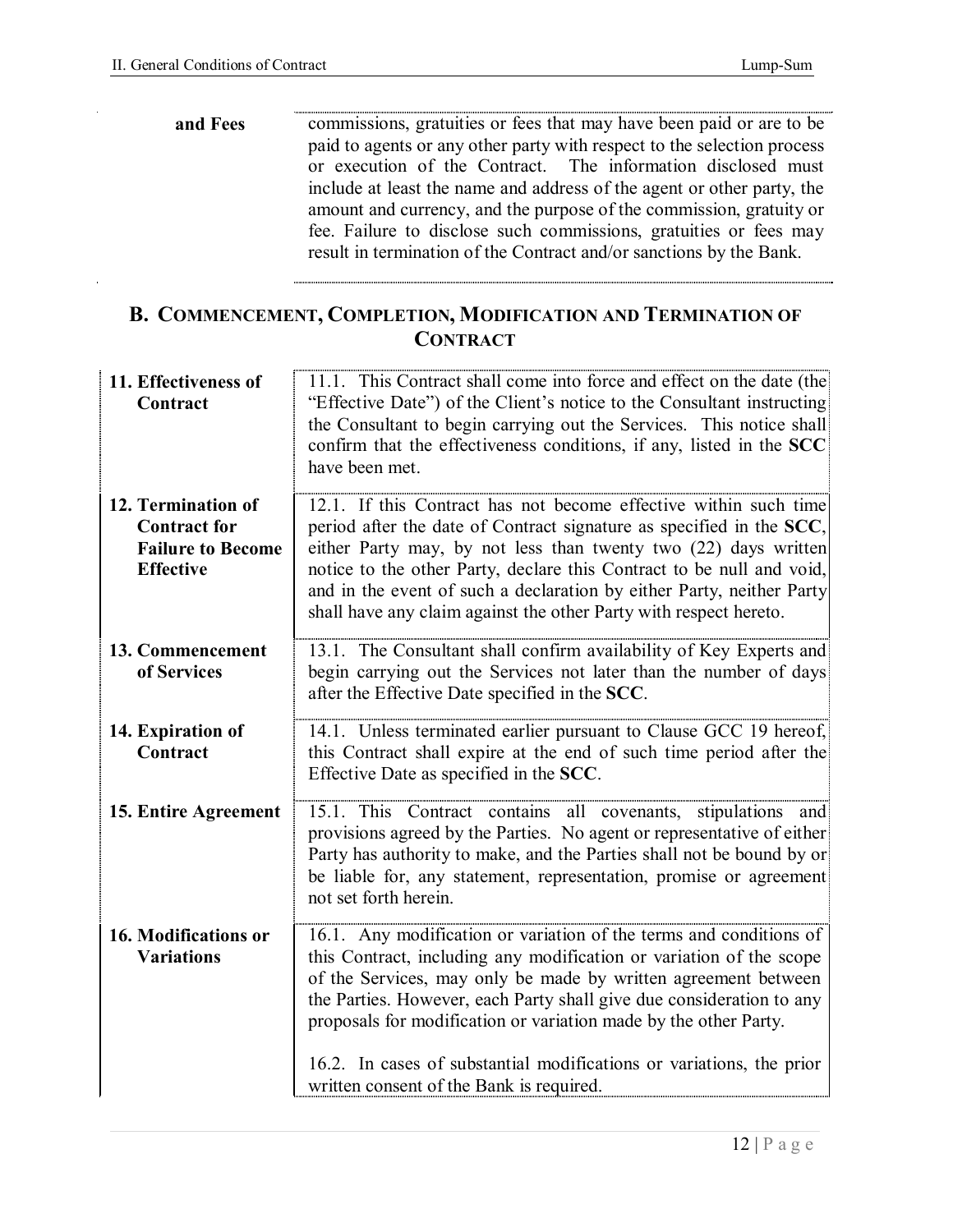| 17. Force Majeure                          |                                                                                                                                                                                                                                                                                                                                                                                                                                                                                                                                                                                                                                                                                                                                                                                                                                                                                                                                                                                                                                                                                                                                                                                                          |
|--------------------------------------------|----------------------------------------------------------------------------------------------------------------------------------------------------------------------------------------------------------------------------------------------------------------------------------------------------------------------------------------------------------------------------------------------------------------------------------------------------------------------------------------------------------------------------------------------------------------------------------------------------------------------------------------------------------------------------------------------------------------------------------------------------------------------------------------------------------------------------------------------------------------------------------------------------------------------------------------------------------------------------------------------------------------------------------------------------------------------------------------------------------------------------------------------------------------------------------------------------------|
| <b>Definition</b><br>a.                    | 17.1. For the purposes of this Contract, "Force Majeure" means an<br>event which is beyond the reasonable control of a Party, is not<br>foreseeable, is unavoidable, and makes a Party's performance of its<br>obligations hereunder impossible or so impractical as reasonably to<br>be considered impossible under the circumstances, and subject to<br>those requirements, includes, but is not limited to, war, riots, civil<br>disorder, earthquake, fire, explosion, storm, flood or other adverse<br>weather conditions, strikes, lockouts or other industrial action<br>confiscation or any other action by Government agencies.<br>17.2. Force Majeure shall not include (i) any event which is caused<br>by the negligence or intentional action of a Party or such Party's<br>Experts, Sub-consultants or agents or employees, nor (ii) any event<br>which a diligent Party could reasonably have been expected to both<br>take into account at the time of the conclusion of this Contract, and<br>avoid or overcome in the carrying out of its obligations hereunder.<br>17.3. Force Majeure shall not include insufficiency of funds or<br>failure to make any payment required hereunder. |
| No Breach of<br>$\mathbf{b}$ .<br>Contract | 17.4. The failure of a Party to fulfill any of its obligations<br>hereunder shall not be considered to be a breach of, or default<br>under, this Contract insofar as such inability arises from an event of<br>Force Majeure, provided that the Party affected by such an event<br>has taken all reasonable precautions, due care and reasonable<br>alternative measures, all with the objective of carrying out the terms<br>and conditions of this Contract.                                                                                                                                                                                                                                                                                                                                                                                                                                                                                                                                                                                                                                                                                                                                           |
| <b>Measures to</b><br>c.<br>be Taken       | 17.5. A Party affected by an event of Force Majeure shall continue<br>to perform its obligations under the Contract as far as is reasonably<br>practical, and shall take all reasonable measures to minimize the<br>consequences of any event of Force Majeure.<br>17.6. A Party affected by an event of Force Majeure shall notify<br>the other Party of such event as soon as possible, and in any case not<br>later than fourteen (14) calendar days following the occurrence of<br>such event, providing evidence of the nature and cause of such<br>event, and shall similarly give written notice of the restoration of<br>normal conditions as soon as possible.<br>17.7. Any period within which a Party shall, pursuant to this<br>Contract, complete any action or task, shall be extended for a period<br>equal to the time during which such Party was unable to perform<br>such action as a result of Force Majeure.                                                                                                                                                                                                                                                                        |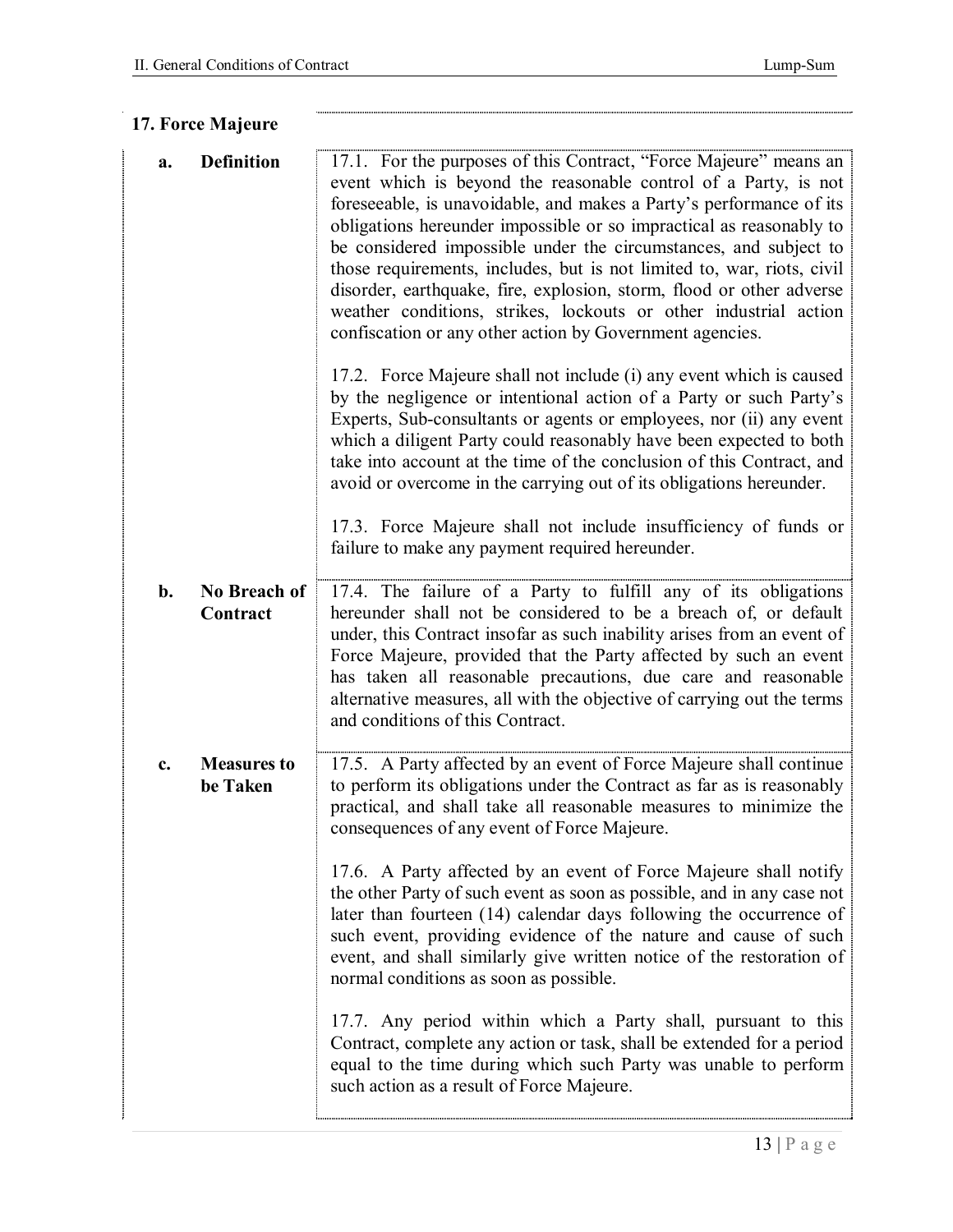|                     | 17.8. During the period of their inability to perform the Services as                                                                                                                                                                                                                                                                                                                                                                                                                                                                                              |
|---------------------|--------------------------------------------------------------------------------------------------------------------------------------------------------------------------------------------------------------------------------------------------------------------------------------------------------------------------------------------------------------------------------------------------------------------------------------------------------------------------------------------------------------------------------------------------------------------|
|                     | a result of an event of Force Majeure, the Consultant, upon                                                                                                                                                                                                                                                                                                                                                                                                                                                                                                        |
|                     | instructions by the Client, shall either:                                                                                                                                                                                                                                                                                                                                                                                                                                                                                                                          |
|                     | demobilize, in which case the Consultant shall be<br>(a)<br>reimbursed for additional costs they reasonably and<br>necessarily incurred, and, if required by the Client, in<br>reactivating the Services; or                                                                                                                                                                                                                                                                                                                                                       |
|                     | continue with the Services to the extent reasonably<br>(b)<br>possible, in which case the Consultant shall continue to be<br>paid under the terms of this Contract and be reimbursed<br>for additional costs reasonably and necessarily incurred.                                                                                                                                                                                                                                                                                                                  |
|                     | 17.9. In the case of disagreement between the Parties as to the<br>existence or extent of Force Majeure, the matter shall be settled<br>according to Clauses GCC 44& 45.                                                                                                                                                                                                                                                                                                                                                                                           |
| 18. Suspension      | 18.1. The Client may, by written notice of suspension to the<br>Consultant, suspend all payments to the Consultant hereunder if the<br>Consultant fails to perform any of its obligations under this Contract,<br>including the carrying out of the Services, provided that such notice<br>of suspension (i) shall specify the nature of the failure, and (ii) shall<br>request the Consultant to remedy such failure within a period not<br>exceeding thirty (30) calendar days after receipt by the Consultant of<br>such notice of suspension.                  |
| 19. Termination     | 19.1. This Contract may be terminated by either Party as per<br>provisions set up below:                                                                                                                                                                                                                                                                                                                                                                                                                                                                           |
| By the Client<br>a. | The Client may terminate this Contract in case of the<br>19.1.1.<br>occurrence of any of the events specified in paragraphs (a)<br>through (f) of this Clause. In such an occurrence the Client<br>shall give at least thirty (30) calendar days' written notice of<br>termination to the Consultant in case of the events referred to in<br>(a) through (d); at least sixty $(60)$ calendar days' written notice<br>in case of the event referred to in (e); and at least five $(5)$<br>calendar days' written notice in case of the event referred to in<br>(f): |
|                     | If the Consultant fails to remedy a failure in the<br>(a)<br>performance of its obligations hereunder, as specified in a<br>notice of suspension pursuant to Clause GCC 18;                                                                                                                                                                                                                                                                                                                                                                                        |
|                     | If the Consultant becomes (or, if the Consultant consists)<br>(b)<br>of more than one entity, if any of its members becomes)<br>insolvent or bankrupt or enter into any agreements with<br>their creditors for relief of debt or take advantage of any<br>law for the benefit of debtors or go into liquidation or                                                                                                                                                                                                                                                 |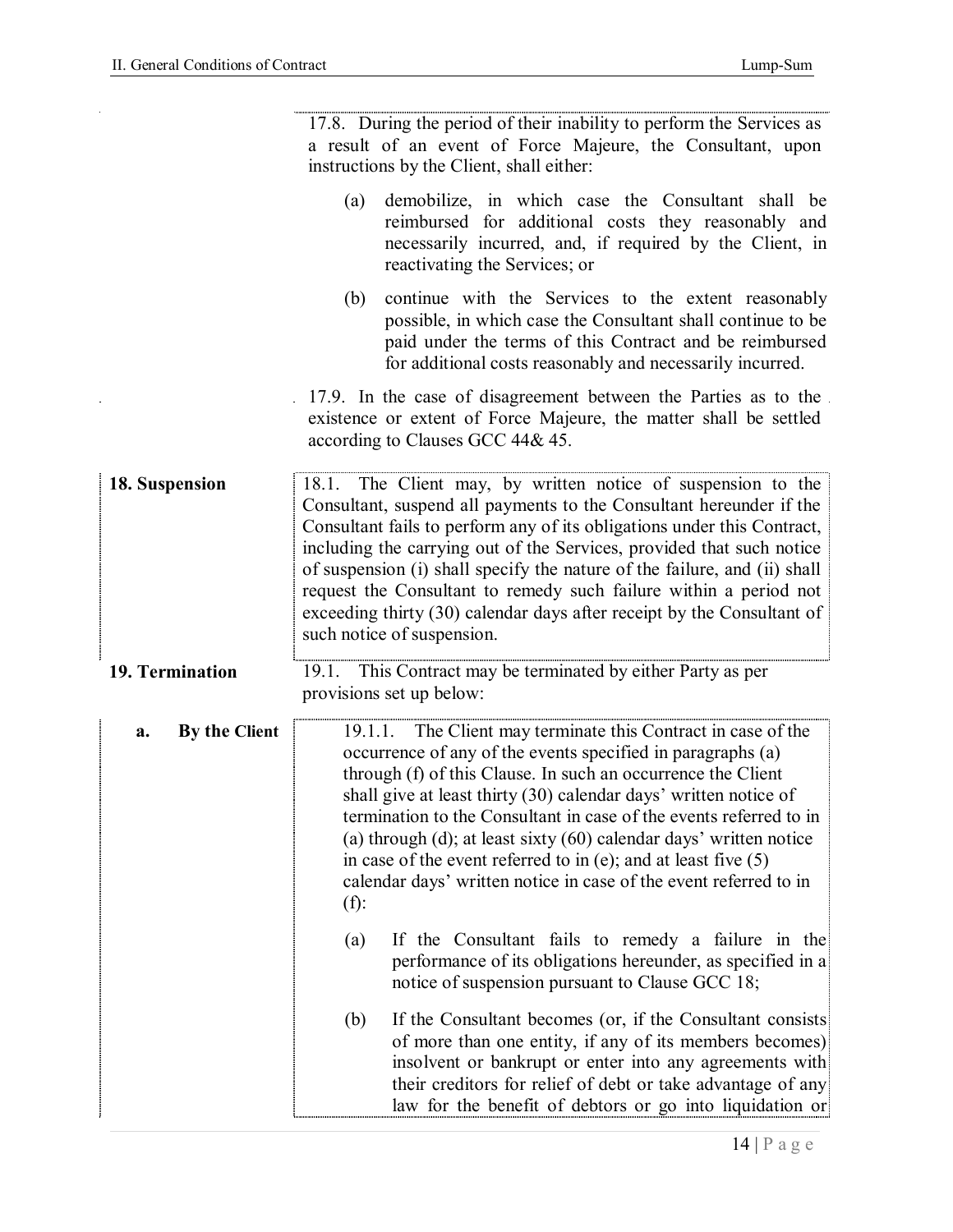| receivership whether compulsory or voluntary;                                                                                                                                                                                                                                                                                                                               |
|-----------------------------------------------------------------------------------------------------------------------------------------------------------------------------------------------------------------------------------------------------------------------------------------------------------------------------------------------------------------------------|
| If the Consultant fails to comply with any final decision<br>(c)<br>reached as a result of arbitration proceedings pursuant to<br>Clause GCC 45.1;                                                                                                                                                                                                                          |
| (d)<br>If, as the result of Force Majeure, the Consultant is<br>unable to perform a material portion of the Services for a<br>period of not less than sixty (60) calendar days;                                                                                                                                                                                             |
| If the Client, in its sole discretion and for any reason<br>(e)<br>whatsoever, decides to terminate this Contract;                                                                                                                                                                                                                                                          |
| (f)<br>If the Consultant fails to confirm availability of Key<br>Experts as required in Clause GCC 13.                                                                                                                                                                                                                                                                      |
| 19.1.2. Furthermore, if the Client determines that the<br>Consultant has engaged in corrupt, fraudulent, collusive,<br>coercive or obstructive practices, in competing for or in<br>executing the Contract, then the Client may, after giving<br>fourteen (14) calendar days written notice to the Consultant,<br>terminate the Consultant's employment under the Contract. |
| The Consultant may terminate this Contract, by not<br>19.1.3.<br>less than thirty (30) calendar days' written notice to the Client,<br>in case of the occurrence of any of the events specified in<br>paragraphs (a) through (d) of this Clause.                                                                                                                            |
| If the Client fails to pay any money due to the Consultant<br>(a)<br>pursuant to this Contract and not subject to dispute<br>pursuant to Clause GCC $45.1$ within forty-five $(45)$<br>calendar days after receiving written notice from the<br>Consultant that such payment is overdue.                                                                                    |
| If, as the result of Force Majeure, the Consultant is unable<br>(b)<br>to perform a material portion of the Services for a period<br>of not less than sixty $(60)$ calendar days.                                                                                                                                                                                           |
| If the Client fails to comply with any final decision<br>(c)<br>reached as a result of arbitration pursuant to Clause GCC<br>45.1.                                                                                                                                                                                                                                          |
| (d)<br>If the Client is in material breach of its obligations<br>pursuant to this Contract and has not remedied the same<br>within forty-five (45) days (or such longer period as the<br>Consultant may have subsequently approved in writing)<br>following the receipt by the Client of the Consultant's<br>notice specifying such breach.                                 |
|                                                                                                                                                                                                                                                                                                                                                                             |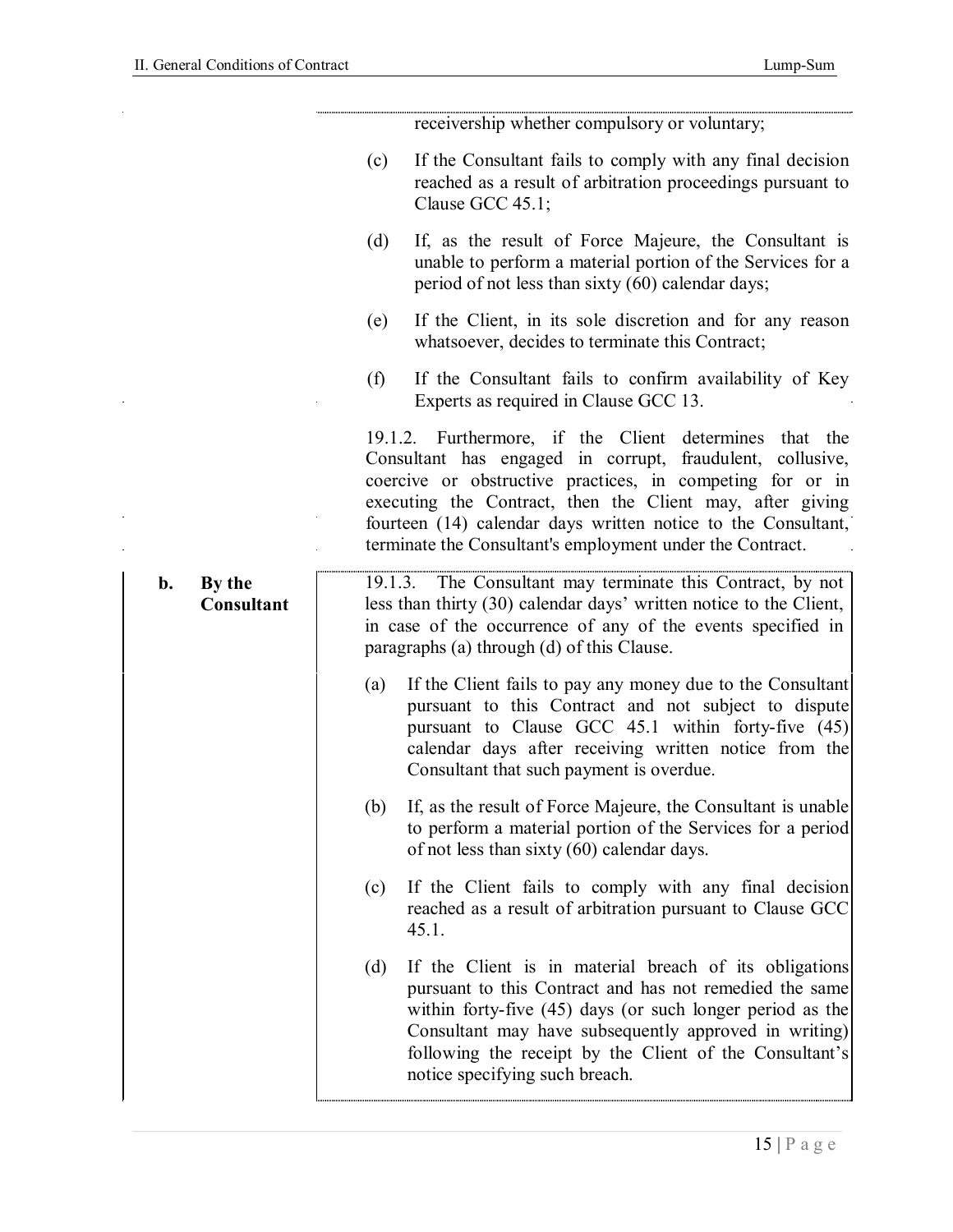| $c_{\bullet}$ | <b>Cessation of</b><br><b>Rights and</b><br><b>Obligations</b> | 19.1.4. Upon termination of this Contract pursuant to Clauses<br>GCC 12 or GCC 19 hereof, or upon expiration of this Contract<br>pursuant to Clause GCC 14, all rights and obligations of the<br>Parties hereunder shall cease, except (i) such rights and<br>obligations as may have accrued on the date of termination or<br>expiration, (ii) the obligation of confidentiality set forth in<br>Clause GCC 22, (iii) the Consultant's obligation to permit<br>inspection, copying and auditing of their accounts and records<br>set forth in Clause GCC 25, and (iv) any right which a Party<br>may have under the Applicable Law. |
|---------------|----------------------------------------------------------------|--------------------------------------------------------------------------------------------------------------------------------------------------------------------------------------------------------------------------------------------------------------------------------------------------------------------------------------------------------------------------------------------------------------------------------------------------------------------------------------------------------------------------------------------------------------------------------------------------------------------------------------|
| d.            | <b>Cessation of</b><br><b>Services</b>                         | 19.1.5. Upon termination of this Contract by notice of either<br>Party to the other pursuant to Clauses GCC 19a or GCC 19b,<br>the Consultant shall, immediately upon dispatch or receipt of<br>such notice, take all necessary steps to bring the Services to a<br>close in a prompt and orderly manner and shall make every<br>reasonable effort to keep expenditures for this purpose to a<br>minimum. With respect to documents prepared by the<br>Consultant and equipment and materials furnished by the<br>Client, the Consultant shall proceed as provided, respectively,<br>by Clauses GCC 27 or GCC 28.                    |
| e.            | <b>Payment</b><br>upon<br><b>Termination</b>                   | 19.1.6. Upon termination of this Contract, the Client shall<br>make the following payments to the Consultant:<br>payment for Services satisfactorily performed prior to the<br>(a)<br>effective date of termination; and<br>in the case of termination pursuant to paragraphs (d) and<br>(b)<br>(e) of Clause GCC19.1.1, reimbursement of any<br>reasonable cost incidental to the prompt and orderly<br>termination of this Contract, including the cost of the<br>return travel of the Experts.                                                                                                                                    |

## **C. OBLIGATIONS OF THE CONSULTANT**

| 20. General |                                          |                                                                                                                                                                                                                                                                                                                                                                                                                                                                                                                                                                              |
|-------------|------------------------------------------|------------------------------------------------------------------------------------------------------------------------------------------------------------------------------------------------------------------------------------------------------------------------------------------------------------------------------------------------------------------------------------------------------------------------------------------------------------------------------------------------------------------------------------------------------------------------------|
| $a_{\cdot}$ | <b>Standard of</b><br><b>Performance</b> | 20.1 The Consultant shall perform the Services and carry out the<br>Services with all due diligence, efficiency and economy, in<br>accordance with generally accepted professional standards and<br>practices, and shall observe sound management practices, and employ<br>appropriate technology and safe and effective equipment, machinery,<br>materials and methods. The Consultant shall always act, in respect of<br>any matter relating to this Contract or to the Services, as a faithful<br>adviser to the Client, and shall at all times support and safeguard the |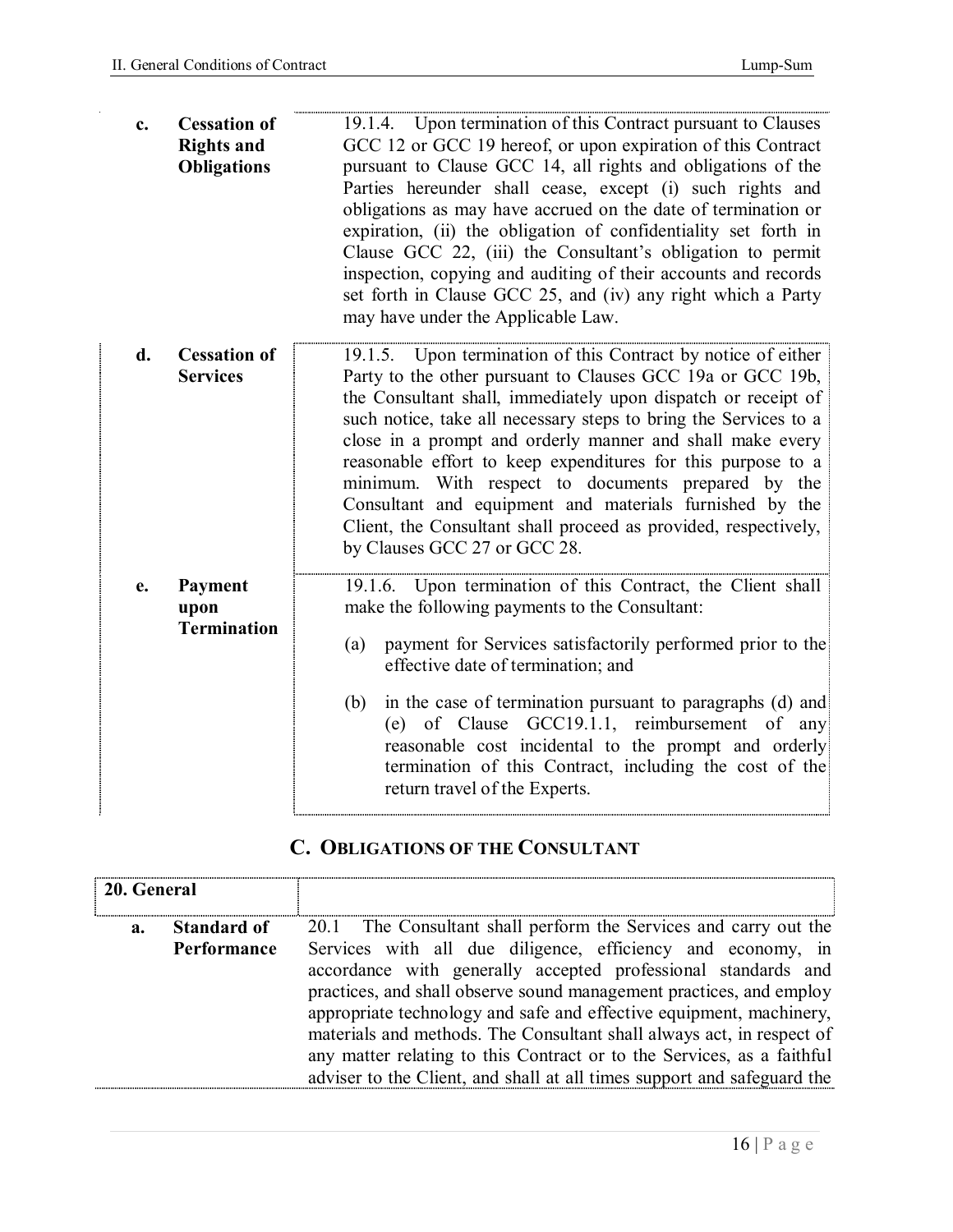|                                                                                             | Client's legitimate interests in any dealings with the third parties.                                                                                                                                                                                                                                                                                                                                                                                                                                                                                                                                                                                 |
|---------------------------------------------------------------------------------------------|-------------------------------------------------------------------------------------------------------------------------------------------------------------------------------------------------------------------------------------------------------------------------------------------------------------------------------------------------------------------------------------------------------------------------------------------------------------------------------------------------------------------------------------------------------------------------------------------------------------------------------------------------------|
|                                                                                             | 20.2. The Consultant shall employ and provide such qualified and<br>experienced Experts and Sub-consultants as are required to carry out<br>the Services.                                                                                                                                                                                                                                                                                                                                                                                                                                                                                             |
|                                                                                             | 20.3. The Consultant may subcontract part of the Services to an<br>extent and with such Key Experts and Sub-consultants as may be<br>approved in advance by the Client. Notwithstanding such approval,<br>the Consultant shall retain full responsibility for the Services.                                                                                                                                                                                                                                                                                                                                                                           |
| b.<br>Law<br><b>Applicable to</b><br><b>Services</b>                                        | 20.4. The Consultant shall perform the Services in accordance with<br>the Contract and the Applicable Law and shall take all practicable<br>steps to ensure that any of its Experts and Sub-consultants, comply<br>with the Applicable Law.                                                                                                                                                                                                                                                                                                                                                                                                           |
|                                                                                             | 20.5. Throughout the execution of the Contract, the Consultant<br>shall comply with the import of goods and services prohibitions in<br>the Client's country when                                                                                                                                                                                                                                                                                                                                                                                                                                                                                     |
|                                                                                             | as a matter of law or official regulations, the Borrower's<br>(a)<br>country prohibits commercial relations with that country;<br>or                                                                                                                                                                                                                                                                                                                                                                                                                                                                                                                  |
|                                                                                             | by an act of compliance with a decision of the United<br>(b)<br>Nations Security Council taken under Chapter VII of the<br>Charter of the United Nations, the Borrower's Country<br>prohibits any import of goods from that country or any<br>payments to any country, person, or entity in that country.                                                                                                                                                                                                                                                                                                                                             |
|                                                                                             | 20.6.<br>The Client shall notify the Consultant in writing of relevant<br>local customs, and the Consultant shall, after such notification,<br>respect such customs.                                                                                                                                                                                                                                                                                                                                                                                                                                                                                  |
| 21. Conflict of<br><b>Interests</b>                                                         | 21.1.<br>The Consultant shall hold the Client's interests paramount,<br>without any consideration for future work, and strictly avoid conflict<br>with other assignments or their own corporate interests.                                                                                                                                                                                                                                                                                                                                                                                                                                            |
| Consultant<br>a.<br><b>Not to Benefit</b><br>from<br><b>Commissions,</b><br>Discounts, etc. | The payment of the Consultant pursuant to GCC $F$<br>21.1.1<br>(Clauses GCC 38 through 42) shall constitute the Consultant's<br>only payment in connection with this Contract and, subject to<br>Clause GCC 21.1.3, the Consultant shall not accept for its own<br>benefit any trade commission, discount or similar payment in<br>connection with activities pursuant to this Contract or in the<br>discharge of its obligations hereunder, and the Consultant shall<br>use its best efforts to ensure that any Sub-consultants, as well as<br>the Experts and agents of either of them, similarly shall not<br>receive any such additional payment. |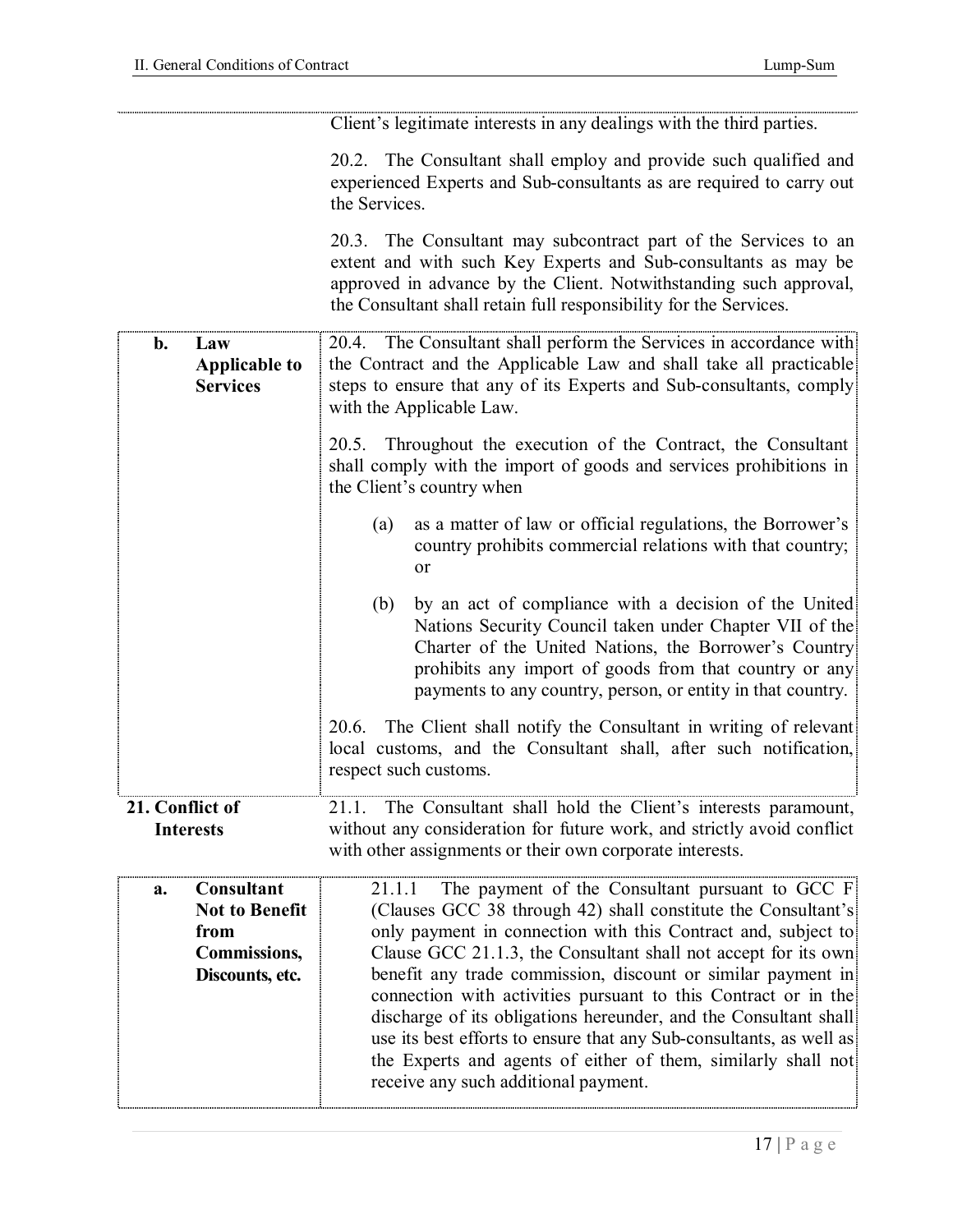|                                                                                                         | 21.1.2 Furthermore, if the Consultant, as part of the Services,<br>has the responsibility of advising the Client on the procurement<br>of goods, works or services, the Consultant shall comply with<br>the Bank's Applicable Guidelines, and shall at all times exercise<br>such responsibility in the best interest of the Client. Any<br>discounts or commissions obtained by the Consultant in the<br>exercise of such procurement responsibility shall be for the<br>account of the Client.                            |
|---------------------------------------------------------------------------------------------------------|-----------------------------------------------------------------------------------------------------------------------------------------------------------------------------------------------------------------------------------------------------------------------------------------------------------------------------------------------------------------------------------------------------------------------------------------------------------------------------------------------------------------------------|
| <b>Consultant</b><br>$b$ .<br>and Affiliates<br><b>Not to Engage</b><br>in Certain<br><b>Activities</b> | The Consultant agrees that, during the term of this<br>21.1.3<br>Contract and after its termination, the Consultant and any entity<br>affiliated with the Consultant, as well as any Sub-consultants<br>and any entity affiliated with such Sub-consultants, shall be<br>disqualified<br>from providing goods, works<br>or<br>non-<br>consultingservices resulting from or directly related to the<br>Consultant's Services for the preparation or implementation of<br>the project, unless otherwise indicated in the SCC. |
| <b>Prohibition of</b><br>c.<br>Conflicting<br><b>Activities</b>                                         | The Consultant shall not engage, and shall cause its<br>21.1.4<br>Experts as well as its Sub-consultants not to engage, either<br>directly or indirectly, in any business or professional activities<br>that would conflict with the activities assigned to them under<br>this Contract.                                                                                                                                                                                                                                    |
| d.<br><b>Strict Duty to</b><br><b>Disclose</b><br>Conflicting<br><b>Activities</b>                      | 21.1.5 The Consultant has an obligation and shall ensure that<br>its Experts and Sub-consultants shall have an obligation to<br>disclose any situation of actual or potential conflict that<br>impacts their capacity to serve the best interest of their Client,<br>or that may reasonably be perceived as having this effect.<br>Failure to disclose said situations may lead to the<br>disqualification of the Consultant or the termination of its<br>Contract.                                                         |
| 22. Confidentiality                                                                                     | Except with the prior written consent of the Client, the<br>22.1<br>Consultant and the Experts shall not at any time communicate to any<br>person or entity any confidential information acquired in the course<br>of the Services, nor shall the Consultant and the Experts make public<br>the recommendations formulated in the course of, or as a result of,<br>the Services.                                                                                                                                            |
| 23. Liability of the<br>Consultant                                                                      | Subject to additional provisions, if any, set forth in the SCC,<br>23.1<br>the Consultant's liability under this Contract shall be provided by the<br>Applicable Law.                                                                                                                                                                                                                                                                                                                                                       |
| 24. Insurance to be<br>Taken out by the<br>Consultant                                                   | The Consultant (i) shall take out and maintain, and shall cause<br>24.1<br>any Sub-consultants to take out and maintain, at its (or the Sub-<br>consultants', as the case may be) own cost but on terms and<br>conditions approved by the Client, insurance against the risks, and for                                                                                                                                                                                                                                      |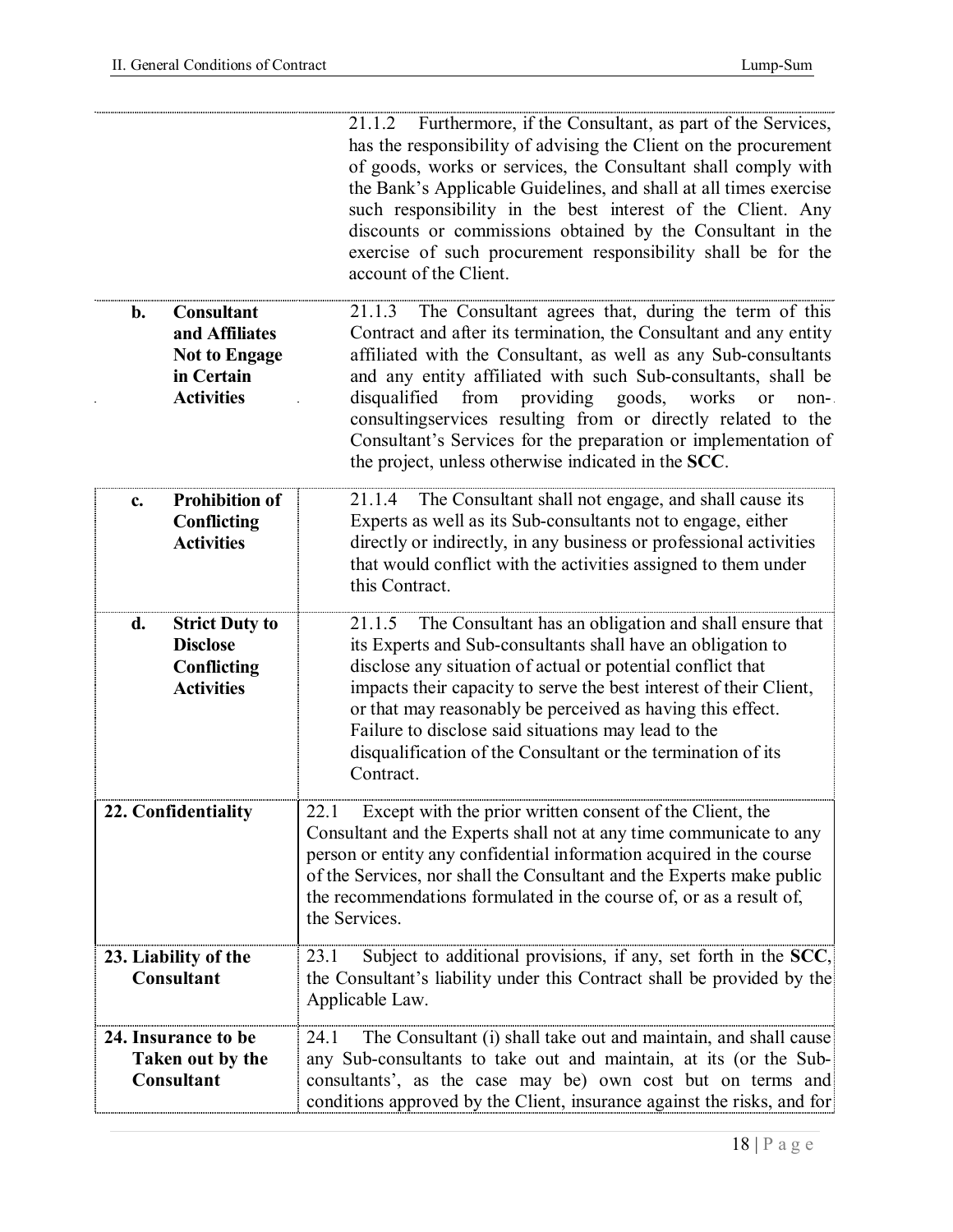|                                                                                    | the coverage specified in the SCC, and (ii) at the Client's request,<br>shall provide evidence to the Client showing that such insurance has<br>been taken out and maintained and that the current premiums<br>therefore have been paid. The Consultant shall ensure that such<br>insurance is in place prior to commencing the Services as stated in<br>Clause GCC 13.                                                                                                                                                                                                                                                                                                                                                                                                                                                             |
|------------------------------------------------------------------------------------|-------------------------------------------------------------------------------------------------------------------------------------------------------------------------------------------------------------------------------------------------------------------------------------------------------------------------------------------------------------------------------------------------------------------------------------------------------------------------------------------------------------------------------------------------------------------------------------------------------------------------------------------------------------------------------------------------------------------------------------------------------------------------------------------------------------------------------------|
| 25. Accounting,<br><b>Inspection and</b><br><b>Auditing</b>                        | The Consultant shall keep, and shall make all reasonable<br>25.1<br>efforts to cause its Sub-consultants to keep, accurate and systematic<br>accounts and records in respect of the Services and in such form and<br>detail as will clearly identify relevant time changes and costs.                                                                                                                                                                                                                                                                                                                                                                                                                                                                                                                                               |
|                                                                                    | The Consultant shall permit and shall cause its Sub-<br>25.2<br>consultants to permit, the Bank and/or persons appointed by the<br>Bank to inspect the Site and/or all accounts and records relating to<br>the performance of the Contract and the submission of the Proposal<br>to provide the Services, and to have such accounts and records<br>audited by auditors appointed by the Bank if requested by the Bank.<br>The Consultant's attention is drawn to Clause GCC 10 which<br>provides, inter alia, that acts intended to materially impede the<br>exercise of the Bank's inspection and audit rights provided for under<br>this Clause GCC25.2 constitute a prohibited practice subject to<br>contract termination (as well as to a determination of ineligibility<br>under the Bank's prevailing sanctions procedures.) |
| 26. Reporting<br><b>Obligations</b>                                                | The Consultant shall submit to the Client the reports and<br>26.1<br>documents specified in Appendix A, in the form, in the numbers and<br>within the time periods set forth in the said Appendix.                                                                                                                                                                                                                                                                                                                                                                                                                                                                                                                                                                                                                                  |
| 27. Proprietary Rights<br>of the Client in<br><b>Reports and</b><br><b>Records</b> | 27.1 Unless otherwise indicated in the SCC, all reports and<br>relevant data and information such as maps, diagrams, plans,<br>databases, other documents and software, supporting records or<br>material compiled or prepared by the Consultant for the Client in the<br>course of the Services shall be confidential and become and remain<br>the absolute property of the Client. The Consultant shall, not later<br>than upon termination or expiration of this Contract, deliver all such<br>documents to the Client, together with a detailed inventory thereof.<br>The Consultant may retain a copy of such documents, data and/or<br>software but shall not use the same for purposes unrelated to this<br>Contract without prior written approval of the Client.<br>27.2                                                   |
|                                                                                    | If license agreements are necessary or appropriate between the<br>Consultant and third parties for purposes of development of the plans,<br>drawings, specifications, designs, databases, other documents and<br>software, the Consultant shall obtain the Client's prior written approval<br>to such agreements, and the Client shall be entitled at its discretion to<br>require recovering the expenses related to the development of the<br>program(s) concerned. Other restrictions about the future use of these                                                                                                                                                                                                                                                                                                              |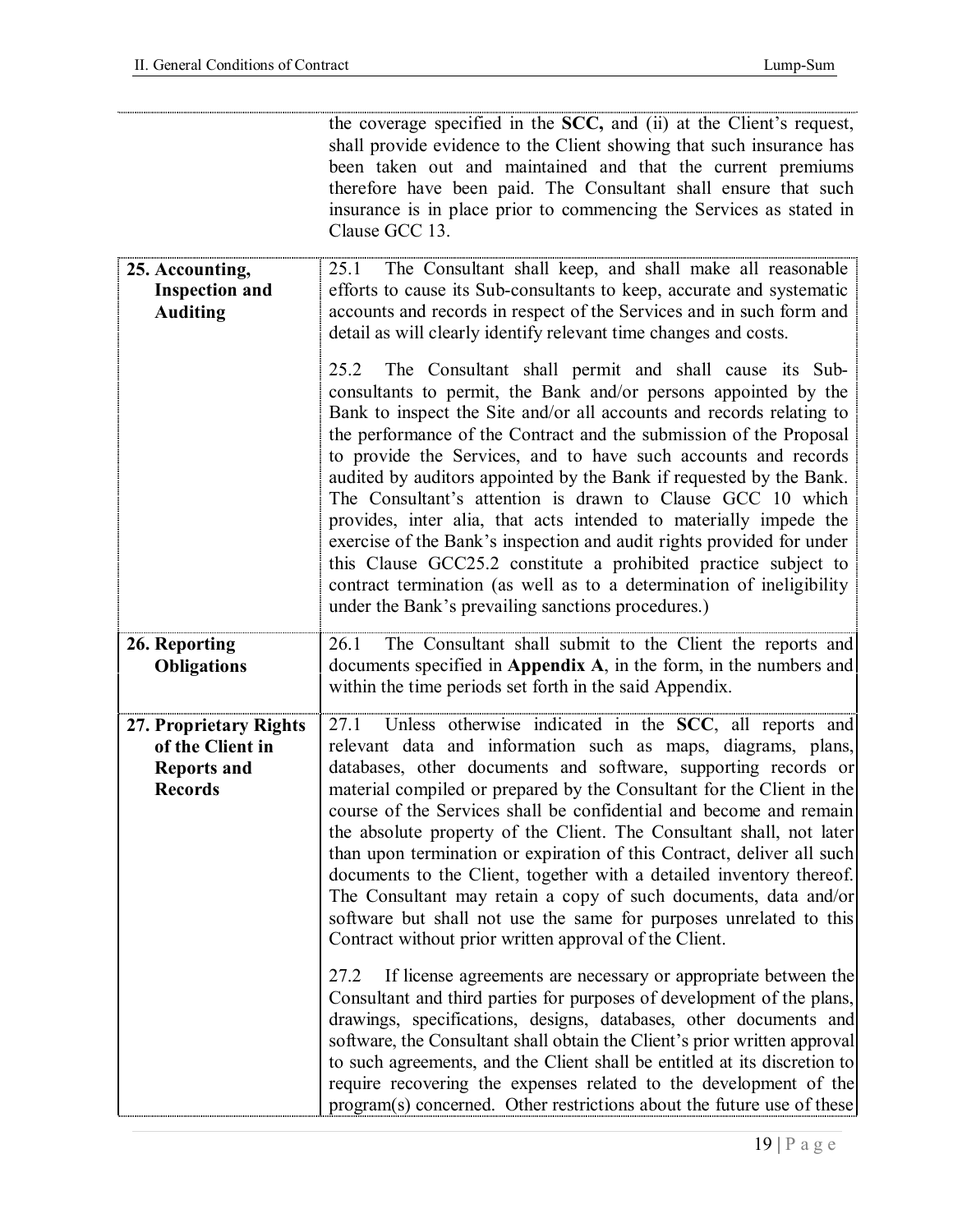|                                                           | documents and software, if any, shall be specified in the SCC.                                                                                                                                                                                                                                                                                                                                                                                                                                                                                                                                                                                                                                                                                                                                                                                                                                                                                                                                                                                        |
|-----------------------------------------------------------|-------------------------------------------------------------------------------------------------------------------------------------------------------------------------------------------------------------------------------------------------------------------------------------------------------------------------------------------------------------------------------------------------------------------------------------------------------------------------------------------------------------------------------------------------------------------------------------------------------------------------------------------------------------------------------------------------------------------------------------------------------------------------------------------------------------------------------------------------------------------------------------------------------------------------------------------------------------------------------------------------------------------------------------------------------|
| 28. Equipment,<br><b>Vehicles and</b><br><b>Materials</b> | Equipment, vehicles and materials made available to the<br>28.1<br>Consultant by the Client, or purchased by the Consultant wholly or<br>partly with funds provided by the Client, shall be the property of the<br>Client and shall be marked accordingly. Upon termination or<br>expiration of this Contract, the Consultant shall make available to the<br>Client an inventory of such equipment, vehicles and materials and<br>shall dispose of such equipment, vehicles and materials in accordance<br>with the Client's instructions. While in possession of such equipment,<br>vehicles and materials, the Consultant, unless otherwise instructed by<br>the Client in writing, shall insure them at the expense of the Client in<br>an amount equal to their full replacement value.<br>Any equipment or materials brought by the Consultant or its<br>28.2<br>Experts into the Client's country for the use either for the project or<br>personal use shall remain the property of the Consultant or the Experts<br>concerned, as applicable. |

# **D. CONSULTANT'S EXPERTS ANDSUB-CONSULTANTS**

| 29. Description of Key<br><b>Experts</b>            | The title, agreed job description, minimum qualification and<br>29.1<br>estimated period of engagement to carry out the Services of each of<br>the Consultant's Key Experts are described in Appendix B.                                                                                                                                                                                                                                                                                                                                                                                                                                                                     |
|-----------------------------------------------------|------------------------------------------------------------------------------------------------------------------------------------------------------------------------------------------------------------------------------------------------------------------------------------------------------------------------------------------------------------------------------------------------------------------------------------------------------------------------------------------------------------------------------------------------------------------------------------------------------------------------------------------------------------------------------|
| 30. Replacement of Key<br><b>Experts</b>            | 30.1 Except as the Client may otherwise agree in writing, no<br>changes shall be made in the Key Experts.<br>30.2 Notwithstanding the above, the substitution of Key Experts<br>during Contract execution may be considered only based on the<br>Consultant's written request and due to circumstances outside the<br>reasonable control of the Consultant, including but not limited to<br>death or medical incapacity. In such case, the Consultant shall<br>forthwith provide as a replacement, a person of equivalent or better<br>qualifications and experience, and at the same rate of remuneration.                                                                  |
| <b>31. Removal of Experts</b><br>or Sub-consultants | 31.1 If the Client finds that any of the Experts or Sub-consultant<br>has committed serious misconduct or has been charged with having<br>committed a criminal action, or shall the Client determine that<br>Consultant's Expert of Sub-consultant have engaged in corrupt,<br>fraudulent, collusive, coercive or obstructive practice while<br>performing the Services, the Consultant shall, at the Client's written<br>request, provide a replacement.<br>31.2<br>In the event that any of Key Experts, Non-Key Experts or<br>Sub-consultants is found by the Client to be incompetent or incapable<br>in discharging assigned duties, the Client, specifying the grounds |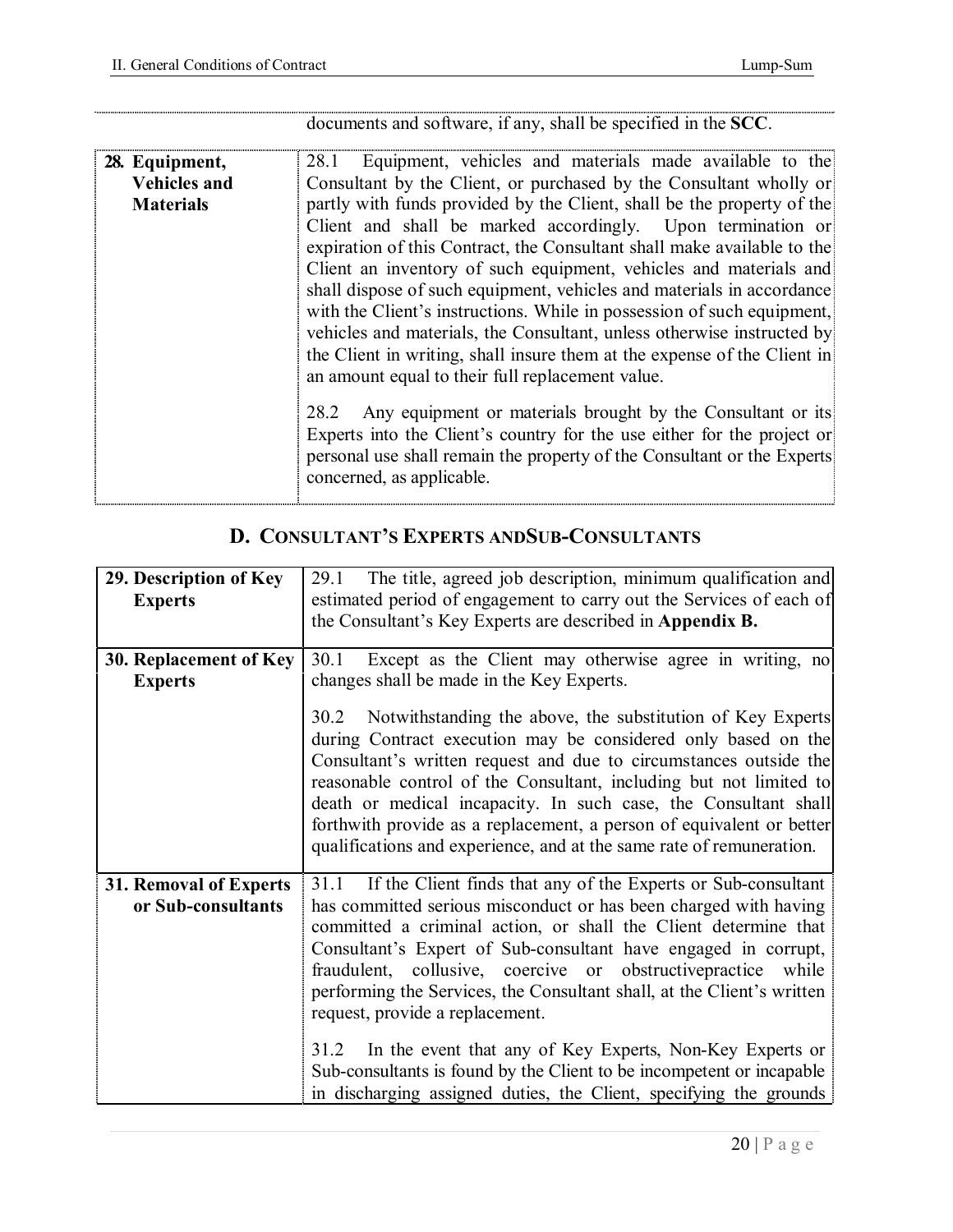| therefore, may request the Consultant to provide a replacement.                                                                                                |
|----------------------------------------------------------------------------------------------------------------------------------------------------------------|
| 31.3 Any replacement of the removed Experts or Sub-consultants<br>shall possess better qualifications and experience and shall be<br>acceptable to the Client. |
| 31.4 The Consultant shall bear all costs arising out of or incidental<br>to any removal and/or replacement of such Experts.                                    |

## **E. OBLIGATIONS OF THE CLIENT**

| 32. Assistance and<br><b>Exemptions</b> |     | 32.1 Unless otherwise specified in the SCC, the Client shall use its<br>best efforts to:                                                                                                                                                                                                                                                                                                                                                                |
|-----------------------------------------|-----|---------------------------------------------------------------------------------------------------------------------------------------------------------------------------------------------------------------------------------------------------------------------------------------------------------------------------------------------------------------------------------------------------------------------------------------------------------|
|                                         | (a) | Assist the Consultant with obtaining work permits and such<br>other documents as shall be necessary to enable the Consultant<br>to perform the Services.                                                                                                                                                                                                                                                                                                |
|                                         | (b) | Assist the Consultant with promptly obtaining, for the Experts<br>and, if appropriate, their eligible dependents, all necessary entry<br>and exit visas, residence permits, exchange permits and any<br>other documents required for their stay in the Client's country<br>while carrying out the Services under the Contract.                                                                                                                          |
|                                         | (c) | Facilitate prompt clearance through customs of any property<br>required for the Services and of the personal effects of the<br>Experts and their eligible dependents.                                                                                                                                                                                                                                                                                   |
|                                         | (c) | Issue to officials, agents and representatives of the Government<br>all such instructions and information as may be necessary or<br>appropriate for the prompt and effective implementation of the<br>Services.                                                                                                                                                                                                                                         |
|                                         | (d) | Assist the Consultant and the Experts and any Sub-consultants<br>employed by the Consultant for the Services with obtaining<br>exemption from any requirement to register or obtain any<br>permit to practice their profession or to establish themselves<br>either individually or as a corporate entity in the Client's<br>country according to the applicable law in the Client's country.                                                           |
|                                         | (e) | Assist the Consultant, any Sub-consultants and the Experts of<br>either of them with obtaining the privilege, pursuant to the<br>applicable law in the Client's country, of bringing into the<br>Client's country reasonable amounts of foreign currency for the<br>purposes of the Services or for the personal use of the Experts<br>and of withdrawing any such amounts as may be earned therein<br>by the Experts in the execution of the Services. |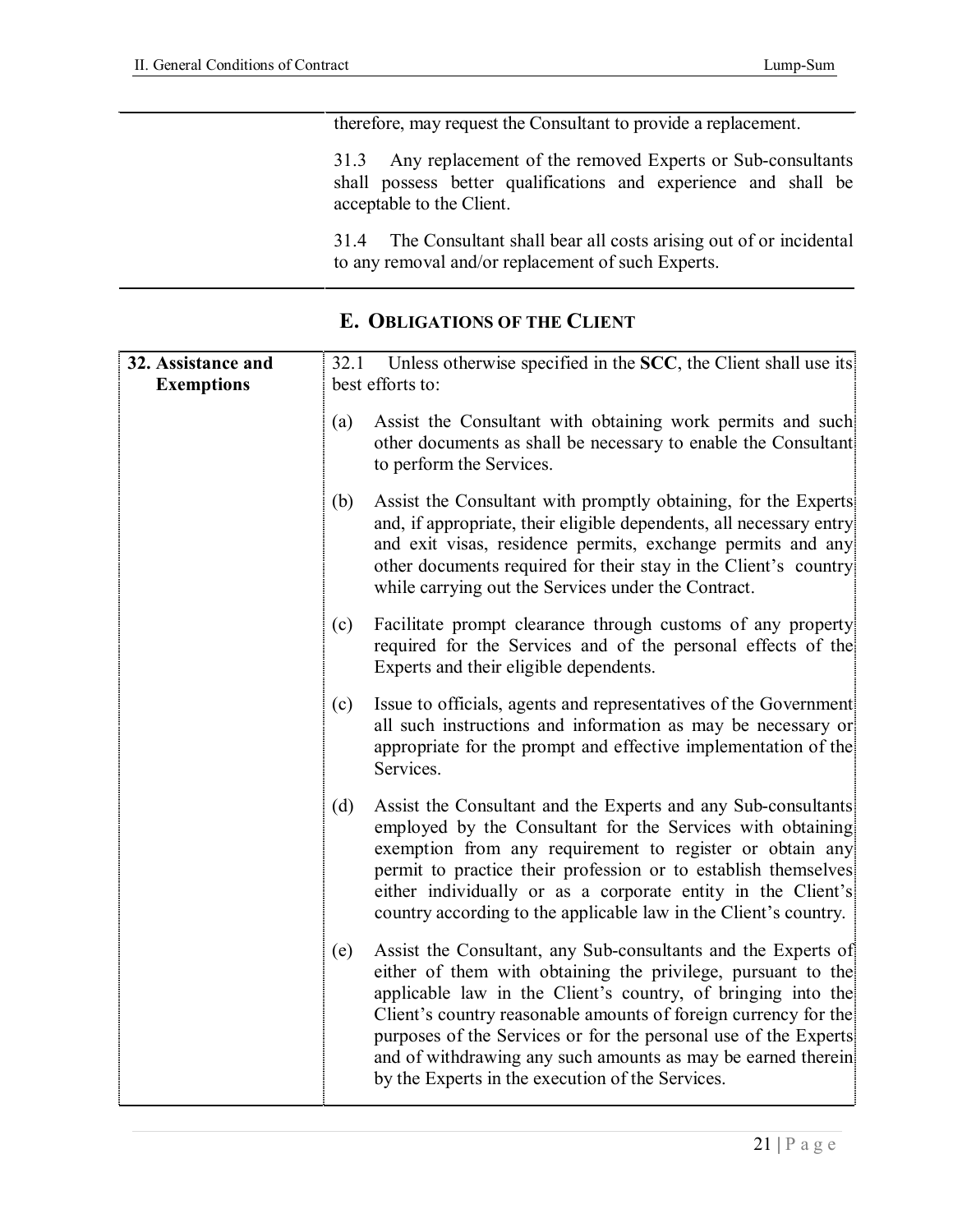|                                                                                     | Provide to the Consultant any such other assistance as may be<br>(f)<br>specified in the SCC.                                                                                                                                                                                                                                                                                                                                                                                                                                                                                                 |
|-------------------------------------------------------------------------------------|-----------------------------------------------------------------------------------------------------------------------------------------------------------------------------------------------------------------------------------------------------------------------------------------------------------------------------------------------------------------------------------------------------------------------------------------------------------------------------------------------------------------------------------------------------------------------------------------------|
| 33. Access to Project<br><b>Site</b>                                                | The Client warrants that the Consultant shall have, free of<br>33.1<br>charge, unimpeded access to the project site in respect of which<br>access is required for the performance of the Services. The Client<br>will be responsible for any damage to the project site or any property<br>thereon resulting from such access and will indemnify the Consultant<br>and each of the experts in respect of liability for any such damage,<br>unless such damage is caused by the willful default or negligence of<br>the Consultant or any Sub-consultants or the Experts of either of<br>them. |
| 34. Change in the<br><b>Applicable Law</b><br><b>Related to Taxes</b><br>and Duties | If, after the date of this Contract, there is any change in the<br>34.1<br>applicable law in the Client's country with respect to taxes and duties<br>which increases or decreases the cost incurred by the Consultant in<br>performing the Services, then the remuneration and reimbursable<br>expenses otherwise payable to the Consultant under this Contract<br>shall be increased or decreased accordingly by agreement between<br>the Parties hereto, and corresponding adjustments shall be made to<br>the Contract price amount specified in Clause GCC 38.1                          |
| 35. Services, Facilities<br>and Property of the<br><b>Client</b>                    | The Client shall make available to the Consultant and the<br>35.1<br>Experts, for the purposes of the Services and free of any charge, the<br>services, facilities and property described in the Terms of Reference<br>(Appendix A) at the times and in the manner specified in said<br>Appendix A.                                                                                                                                                                                                                                                                                           |
| 36. Counterpart<br>Personnel                                                        | The Client shall make available to the Consultant free of<br>36.1<br>charge such professional and support counterpart personnel, to be<br>nominated by the Client with the Consultant's advice, if specified in<br>Appendix A.                                                                                                                                                                                                                                                                                                                                                                |
|                                                                                     | 36.2 Professional and support counterpart personnel, excluding<br>Client's liaison personnel, shall work under the exclusive direction<br>of the Consultant. If any member of the counterpart personnel fails<br>to perform adequately any work assigned to such member by the<br>Consultant that is consistent with the position occupied by such<br>member, the Consultant may request the replacement of such<br>member, and the Client shall not unreasonably refuse to act upon<br>such request.                                                                                         |
| 37. Payment<br><b>Obligation</b>                                                    | In consideration of the Services performed by the Consultant<br>37.1<br>under this Contract, the Client shall make such payments to the<br>Consultant for the deliverables specified in Appendix A and in such<br>manner as is provided by GCC F below.                                                                                                                                                                                                                                                                                                                                       |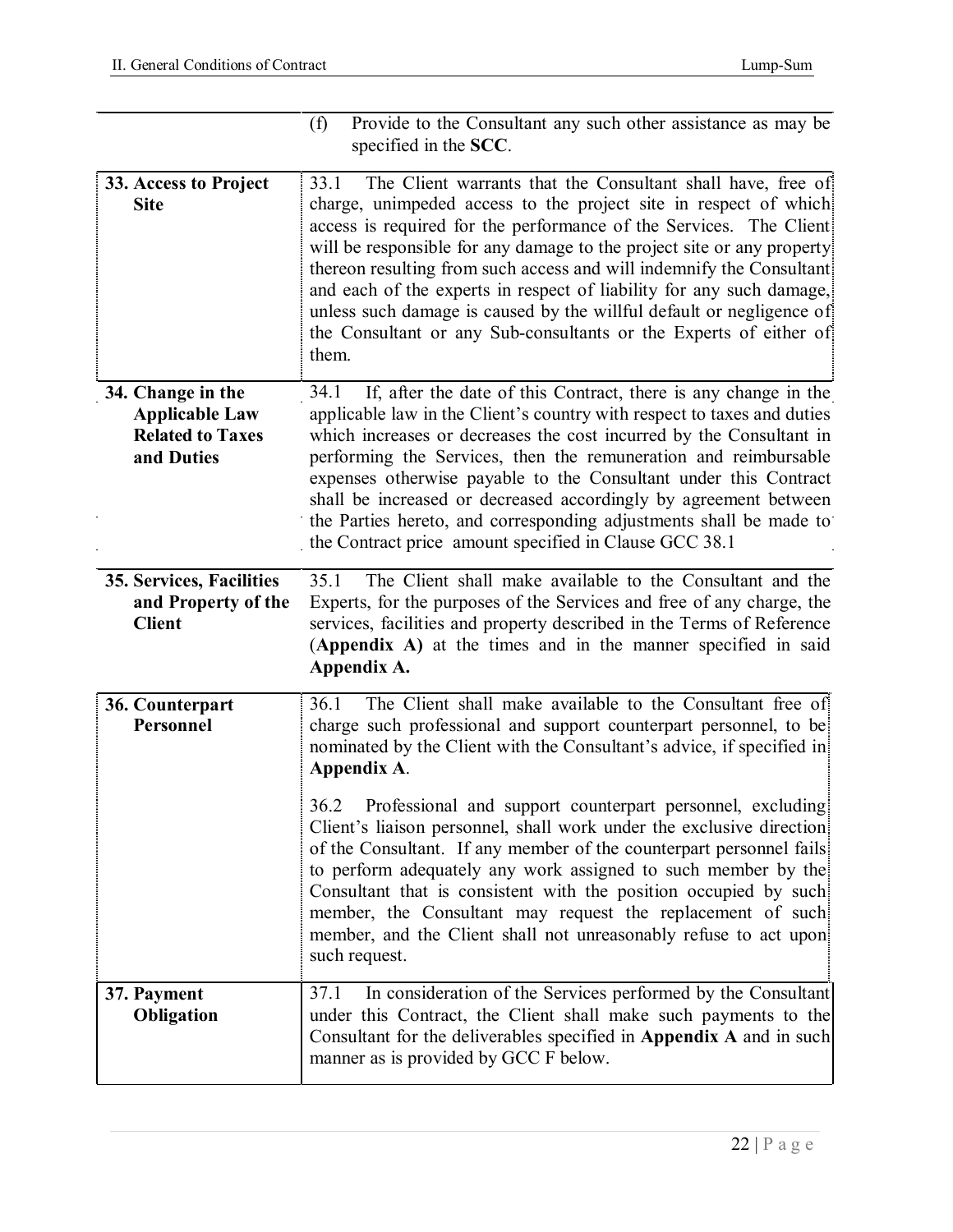|                                    | Contract price breakdown is provided in <b>Appendix C</b> .                                                                                                                                                                                                                                                                                                                                                                                                                                                                                                                                                                                                                                                  |
|------------------------------------|--------------------------------------------------------------------------------------------------------------------------------------------------------------------------------------------------------------------------------------------------------------------------------------------------------------------------------------------------------------------------------------------------------------------------------------------------------------------------------------------------------------------------------------------------------------------------------------------------------------------------------------------------------------------------------------------------------------|
|                                    | Any change to the Contract price specified in Clause 38.1 can<br>38.2<br>be made only if the Parties have agreed to the revised scope of<br>Services pursuant to Clause GCC 16 and have amended in writing the<br>Terms of Reference in Appendix A.                                                                                                                                                                                                                                                                                                                                                                                                                                                          |
| <b>39. Taxes and Duties</b>        | The Consultant, Sub-consultants and Experts are responsible<br>39.1<br>for meeting any and all tax liabilities arising out of the Contract<br>unless it is stated otherwise in the SCC.                                                                                                                                                                                                                                                                                                                                                                                                                                                                                                                      |
|                                    | As an exception to the above and as stated in the SCC, all<br>39.2<br>local identifiable indirect taxes (itemized and finalized at Contract)<br>negotiations) are reimbursed to the Consultant or are paid by the<br>Client on behalf of the Consultant.                                                                                                                                                                                                                                                                                                                                                                                                                                                     |
| 40. Currency of<br><b>Payment</b>  | Any payment under this Contract shall be made in the<br>40.1<br>$curreacy(ies)$ of the Contract.                                                                                                                                                                                                                                                                                                                                                                                                                                                                                                                                                                                                             |
| 41. Mode of Billing and<br>Payment | 41.1<br>The total payments under this Contract shall not exceed the<br>Contract price set forth in Clause GCC 38.1.                                                                                                                                                                                                                                                                                                                                                                                                                                                                                                                                                                                          |
|                                    | The payments under this Contract shall be made in lump-sum<br>41.2<br>installments against deliverables specified in <b>Appendix A</b> . The<br>payments will be made according to the payment schedule stated in<br>the SCC.                                                                                                                                                                                                                                                                                                                                                                                                                                                                                |
|                                    | <i>Advance payment:</i> Unless otherwise indicated in the<br>41.2.1<br>SCC, an advance payment shall be made against an advance<br>payment bank guarantee acceptable to the Client in an amount<br>(or amounts) and in a currency (or currencies) specified in the<br><b>SCC</b> . Such guarantee (i) is to remain effective until the advance<br>payment has been fully set off, and (ii) is to be in the form set<br>forth in Appendix D, or in such other form as the Client shall<br>have approved in writing. The advance payments will be set off<br>by the Client in equal portions against the lump-sum installments<br>specified in the SCC until said advance payments have been<br>fully set off. |
|                                    | The Lump-Sum Installment Payments. The Client shall<br>41.2.2<br>pay the Consultant within sixty (60) days after the receipt by<br>the Client of the deliverable(s) and the cover invoice for the<br>related lump-sum installment payment. The payment can be<br>withheld if the Client does not approve the submitted<br>deliverable(s) as satisfactory in which case the Client shall                                                                                                                                                                                                                                                                                                                      |

#### **F. PAYMENTS TO THE CONSULTANT**

**38. Contract Price** 38.1 The Contract price is fixed and is set forth in the SCC. The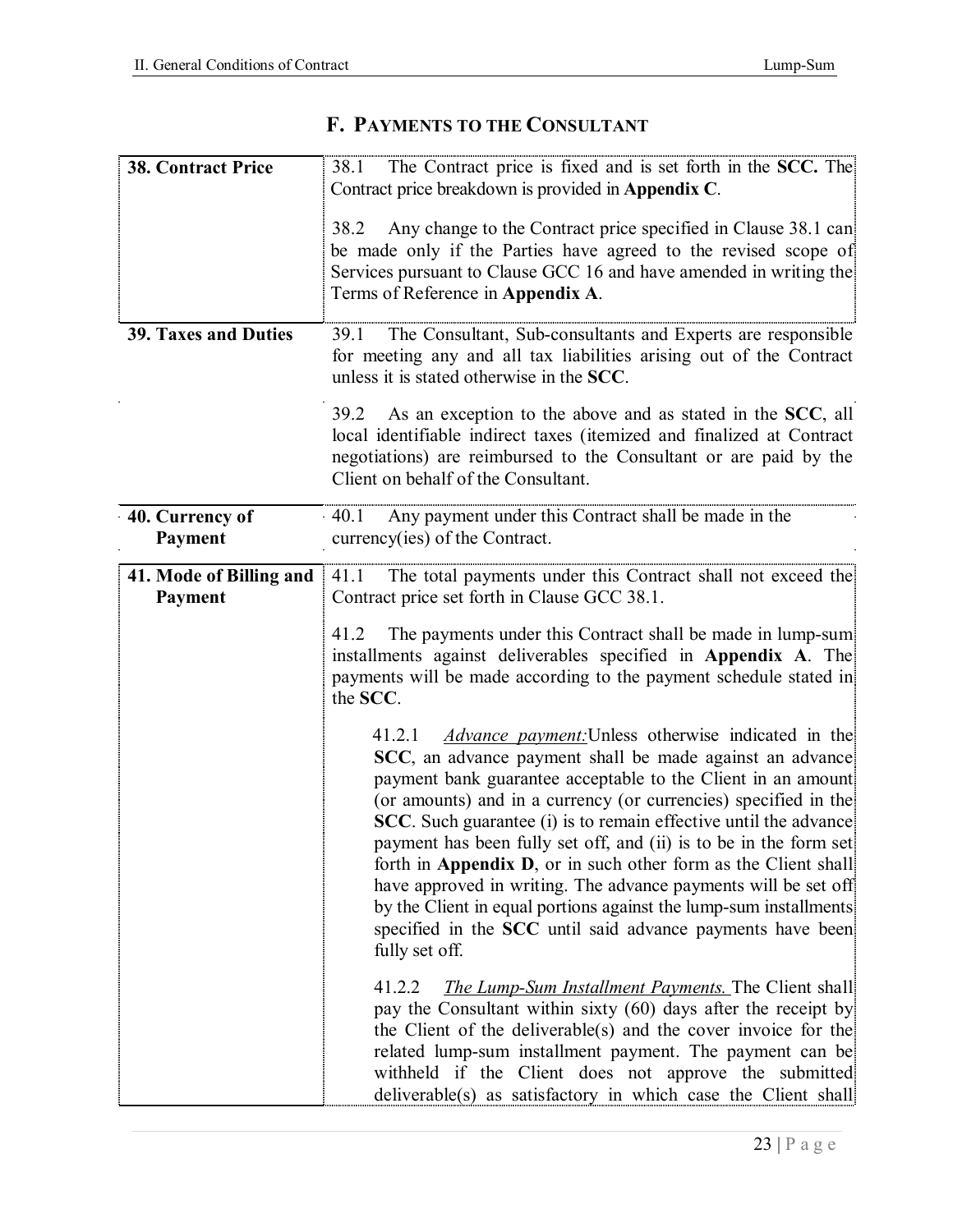|                                            | provide comments to the Consultant within the same sixty (60)<br>days period. The Consultant shall thereupon promptly make<br>any necessary corrections, and thereafter the foregoing process<br>shall be repeated.<br><i>The Final Payment</i> .The final payment under this<br>41.2.3<br>Clause shall be made only after the final report 1 have been<br>submitted by the Consultant and approved as satisfactory by the<br>Client. The Services shall then be deemed completed and finally<br>accepted by the Client. The last lump-sum installment shall be<br>deemed approved for payment by the Client within ninety (90)<br>calendar days after receipt of the final report by the Client unless<br>the Client, within such ninety (90) calendar day period, gives<br>written notice to the Consultant specifying in detail deficiencies in<br>the Services, the final report. The Consultant shall thereupon<br>promptly make any necessary corrections, and thereafter the<br>foregoing process shall be repeated. 41.2.4 All payments under<br>this Contract shall be made to the accounts of the Consultant<br>specified in the SCC. |
|--------------------------------------------|-------------------------------------------------------------------------------------------------------------------------------------------------------------------------------------------------------------------------------------------------------------------------------------------------------------------------------------------------------------------------------------------------------------------------------------------------------------------------------------------------------------------------------------------------------------------------------------------------------------------------------------------------------------------------------------------------------------------------------------------------------------------------------------------------------------------------------------------------------------------------------------------------------------------------------------------------------------------------------------------------------------------------------------------------------------------------------------------------------------------------------------------------|
|                                            | With the exception of the final payment under 41.2.3<br>41.2.4<br>above, payments do not constitute acceptance of the whole<br>Services nor relieve the Consultant of any obligations hereunder.                                                                                                                                                                                                                                                                                                                                                                                                                                                                                                                                                                                                                                                                                                                                                                                                                                                                                                                                                |
| 42. Interest on Delayed<br><b>Payments</b> | If the Client had delayed payments beyond fifteen (15) days<br>42.1<br>after the due date stated in Clause GCC 41.2.2, interest shall be paid<br>to the Consultant on any amount due by, not paid on, such due date<br>for each day of delay at the annual rate stated in the SCC.                                                                                                                                                                                                                                                                                                                                                                                                                                                                                                                                                                                                                                                                                                                                                                                                                                                              |

## **G. FAIRNESS AND GOOD FAITH**

| 43. Good Faith | The Parties undertake to act in good faith with respect to<br>43.1     |
|----------------|------------------------------------------------------------------------|
|                | each other's rights under this Contract and to adopt all reasonable    |
|                | measures to ensure the realization of the objectives of this Contract. |
|                |                                                                        |

## **H. SETTLEMENT OF DISPUTES**

| 44. Amicable      | 44.1 The Parties shall seek to resolve any dispute amicably by                                                                                                                                                                                                                                                                                                     |
|-------------------|--------------------------------------------------------------------------------------------------------------------------------------------------------------------------------------------------------------------------------------------------------------------------------------------------------------------------------------------------------------------|
| <b>Settlement</b> | mutual consultation.                                                                                                                                                                                                                                                                                                                                               |
|                   | 44.2 If either Party objects to any action or inaction of the other<br>Party, the objecting Party may file a written Notice of Dispute to the<br>other Party providing in detail the basis of the dispute. The Party<br>receiving the Notice of Dispute will consider it and respond in<br>writing within fourteen (14) days after receipt. If that Party fails to |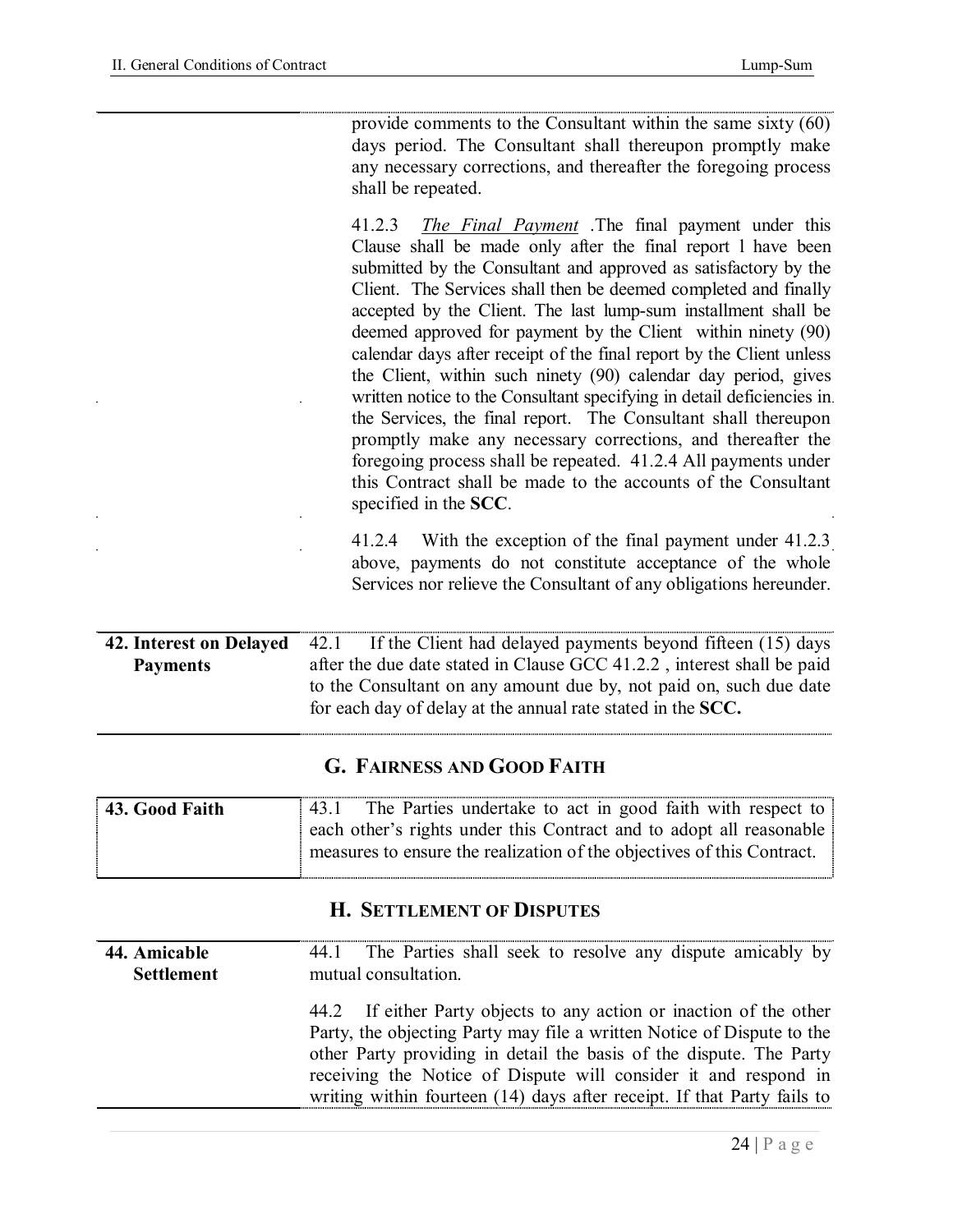|                        | respond within fourteen (14) days, or the dispute cannot be amicably<br>settled within fourteen (14) days following the response of that Party.<br>Clause GCC 45.1 shall apply.                                                                    |
|------------------------|----------------------------------------------------------------------------------------------------------------------------------------------------------------------------------------------------------------------------------------------------|
| 45. Dispute Resolution | 45.1 Any dispute between the Parties arising under or related to<br>this Contract that cannot be settled amicably may be referred to by<br>either Party to the adjudication/arbitration in accordance with the<br>provisions specified in the SCC. |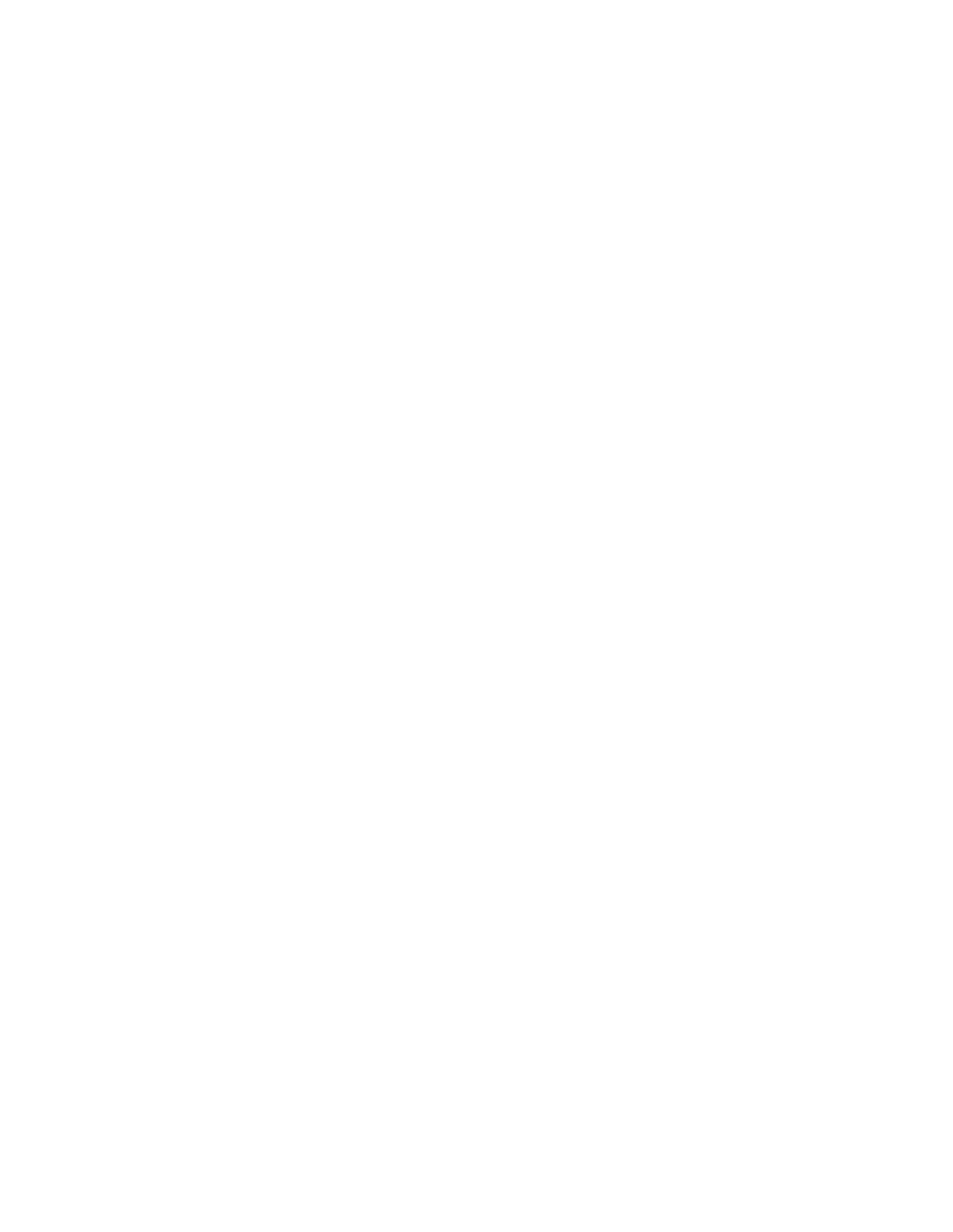# **II. General Conditions**

## **Attachment 1: Bank's Policy – Corrupt and Fraudulent Practices**

#### **Guidelines for Selection and Employment of Consultants under IBRD Loans and IDA Credits & Grants by World Bank Borrowers, dated January 2011:**

#### "**Fraud and Corruption**

1

1.23 It is the Bank's policy to require that Borrowers (including beneficiaries of Bank loans), consultants, and their agents (whether declared or not), sub-contractors, sub-consultants, service providers, or suppliers, and any personnel thereof, observe the highest standard of ethics during the selection and execution of Bank-financed contracts [footnote: In this context, any action taken by a consultant or any of its personnel, or its agents, or its subconsultants, sub-contractors, services providers, suppliers, and/or their employees, to influence the selection process or contract execution for undue advantage is improper.]. In pursuance of this policy, the Bank:

(a) defines, for the purposes of this provision, the terms set forth below as follows:

- (i) "corrupt practice" is the offering, giving, receiving, or soliciting, directly or indirectly, of anything of value to influence improperly the actions of another party<sup>1</sup>;
- (ii) "fraudulent practice" is any act or omission, including misrepresentation, that knowingly or recklessly misleads, or attempts to mislead, a party to obtain financial or other benefit or to avoid an obligation<sup>2</sup>;
- (iii) "collusive practices" is an arrangement between two or more parties designed to achieve an improper purpose, including to influence improperly the actions of another party<sup>3</sup>;
- (iv) "coercive practices" is impairing or harming, or threatening to impair or harm, directly or indirectly, any party or the property of the party to influence improperly the actions of a party<sup>4</sup>;

<sup>&</sup>lt;sup>1</sup> For the purpose of this sub-paragraph, "another party" refers to a public official acting in relation to the selection process or contract execution. In this context "public official" includes World Bank staff and employees of other organizations taking or reviewing selection decisions.

<sup>&</sup>lt;sup>2</sup> For the purpose of this sub-paragraph, "party" refers to a public official; the terms "benefit" and "obligation" relate to the selection process or contract execution; and the "act or omission" is intended to influence the selection process or contract execution.

 $3$  For the purpose of this sub-paragraph, "parties" refers to participants in the procurement or selection process (including public officials) attempting either themselves, or through another person or entity not participating in the procurement or selection process, to simulate competition or to establish prices at artificial, non-competitive levels, or are privy to each other's bid prices or other conditions.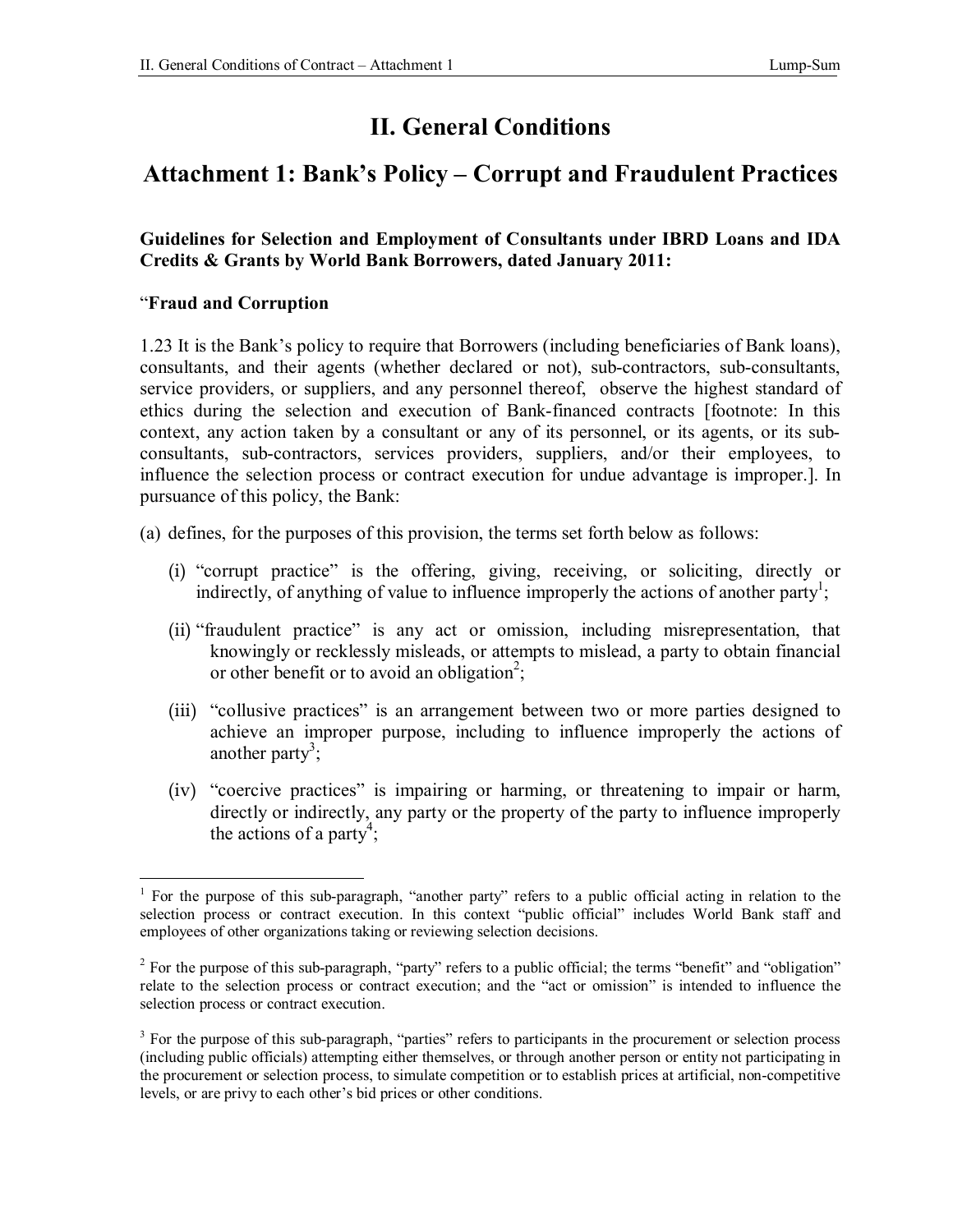- (v) "obstructive practice" is
	- (aa) deliberately destroying, falsifying, altering, or concealing of evidence material to the investigation or making false statements to investigators in order to materially impede a Bank investigation into allegations of a corrupt, fraudulent, coercive, or collusive practice; and/or threatening, harassing, or intimidating any party to prevent it from disclosing its knowledge of matters relevant to the investigation or from pursuing the investigation, or
	- (bb) acts intended to materially impede the exercise of the Bank's inspection and audit rights;
- (b) will reject a proposal for award if it determines that the consultant recommended for award or any of its personnel, or its agents, or its sub-consultants, sub-contractors, services providers, suppliers, and/or their employees, has, directly or indirectly, engaged in corrupt, fraudulent, collusive, coercive, or obstructive practices in competing for the contract in question;
- (c) will declare misprocurement and cancel the portion of the Loan allocated to a contract if it determines at any time that representatives of the Borrower or of a recipient of any part of the proceeds of the Loan were engaged in corrupt, fraudulent, collusive, coercive, or obstructive practices during the selection process or the implementation of the contract in question, without the Borrower having taken timely and appropriate action satisfactory to the Bank to address such practices when they occur, including by failing to inform the Bank in a timely manner they knew of the practices;
- (d) will sanction a firm or an individual at any time, in accordance with prevailing Bank's sanctions procedures<sup>5</sup>, including by publicly declaring such firm or an ineligible, either indefinitely or for a stated period of time: (i) to be awarded a Bank-financed contract, and (ii) to be a nominated  $6$  sub-consultant, supplier, or service provider of an otherwise eligible firm being awarded a Bank-financed contract.

<sup>&</sup>lt;u>.</u> 4 For the purpose of this sub-paragraph, "party" refers to a participant in the selection process or contract execution.

 $5$  A firm or an individual may be declared ineligible to be awarded a Bank-financed contract upon (i) completion of the Bank's sanctions proceedings as per its sanctions procedures, including inter alia: crossdebarment as agreed with other International Financial Institutions, including Multilateral Development Banks, and through the application of the World Bank Group corporate administrative procurement sanctions procedures for fraud and corruption; and (ii) as a result of temporary suspension or early temporary suspension in connection with an ongoing sanctions proceedings. See footnote 12 and paragraph 8 of Appendix 1 of these Guidelines.

<sup>&</sup>lt;sup>6</sup> A nominated sub-consultant, supplier, or service provider is one which has been either (i) included by the consultant in its proposal because it brings specific and critical experience and know-how that are accounted for in the technical evaluation of the consultant's proposal for the particular services; or (ii) appointed by the Borrower.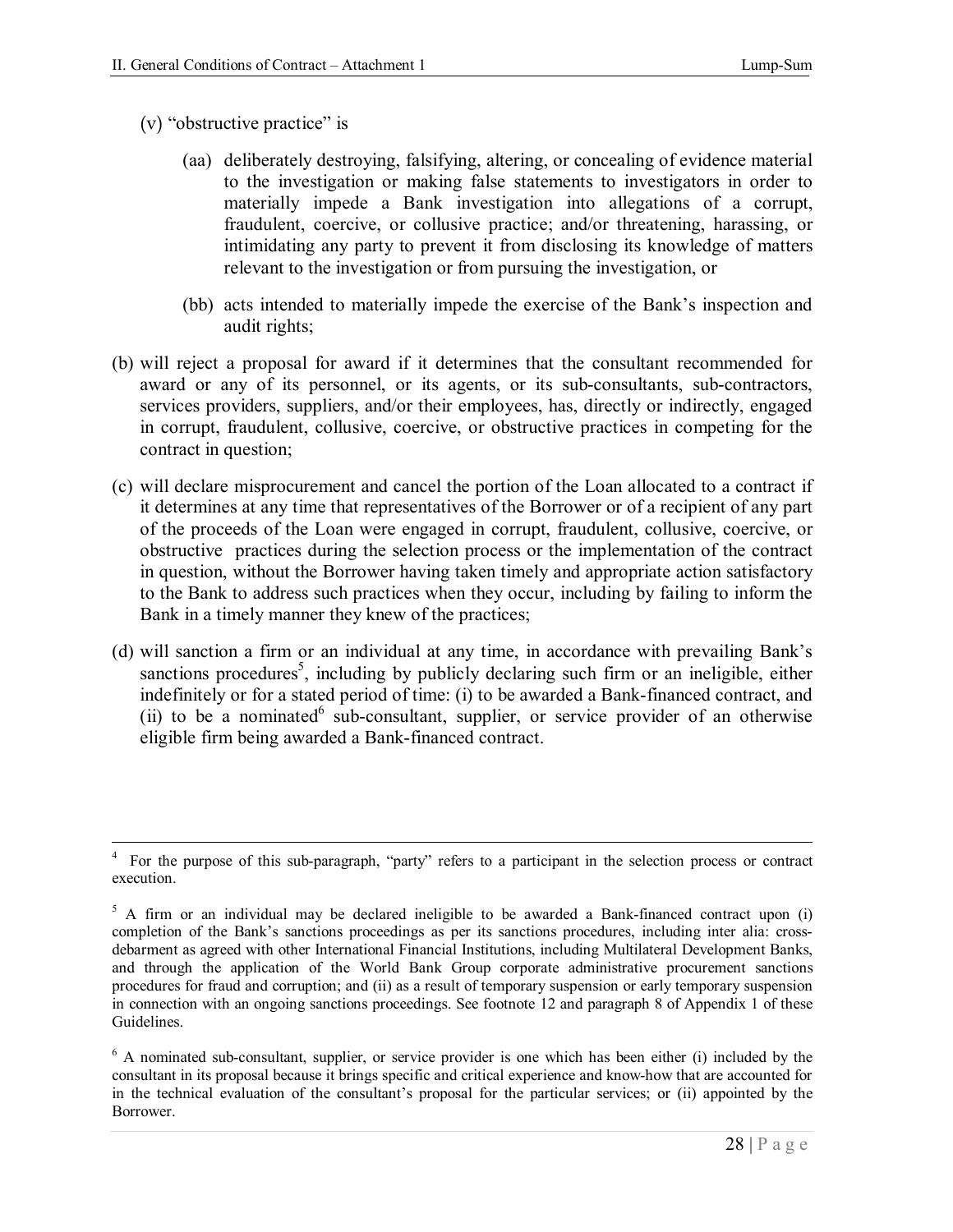# **III. Special Conditions of Contract**

*[Notes in brackets are for guidance purposes only and should be deleted in the final text of the signed contract]*

| <b>Number of GC</b><br><b>Clause</b> | Amendments of, and Supplements to, Clauses in the General<br><b>Conditions of Contract</b>                                                                                                        |
|--------------------------------------|---------------------------------------------------------------------------------------------------------------------------------------------------------------------------------------------------|
| $1.1(b)$ and $3.1$                   | The Contract shall be construed in accordance with the law of the<br>land                                                                                                                         |
| 4.1                                  | The language is: English.                                                                                                                                                                         |
| 6.1 and 6.2                          | The addresses are:                                                                                                                                                                                |
|                                      | Client:<br>Ministry of urban development                                                                                                                                                          |
|                                      | Attention:<br><u> 1980 - Johann Barn, mars ann an t-Amhain Aonaich an t-Aonaich an t-Aonaich an t-Aonaich an t-Aonaich an t-Aon</u>                                                               |
|                                      | Facsimile :<br><u> 1980 - Johann Stoff, deutscher Stoffen und der Stoffen und der Stoffen und der Stoffen und der Stoffen und der</u>                                                             |
|                                      |                                                                                                                                                                                                   |
|                                      | <u> 1989 - Johann Barn, amerikansk politiker (d. 1989)</u><br>Attention:<br><u> 1980 - Johann Stoff, deutscher Stoff, der Stoff, der Stoff, der Stoff, der Stoff, der Stoff, der Stoff, der S</u> |
|                                      | Facsimile :<br><u> 2000 - Jan James James Barnett, fransk politik (d. 1882)</u>                                                                                                                   |
| 8.1                                  | NA                                                                                                                                                                                                |
| 9.1                                  | The Authorized Representatives are:                                                                                                                                                               |
|                                      | <b>For the Client:</b><br>[name, title]                                                                                                                                                           |
|                                      |                                                                                                                                                                                                   |
| 11.1                                 | The effectiveness conditions are the following: Receipt by the client<br>of the guarantee for advance payment                                                                                     |
| 12.1                                 | <b>Termination of Contract for Failure to Become Effective:</b>                                                                                                                                   |
|                                      | The time period shall be One Month                                                                                                                                                                |
| 13.1                                 | <b>Commencement of Services:</b>                                                                                                                                                                  |
|                                      | The number of days shall be One month.                                                                                                                                                            |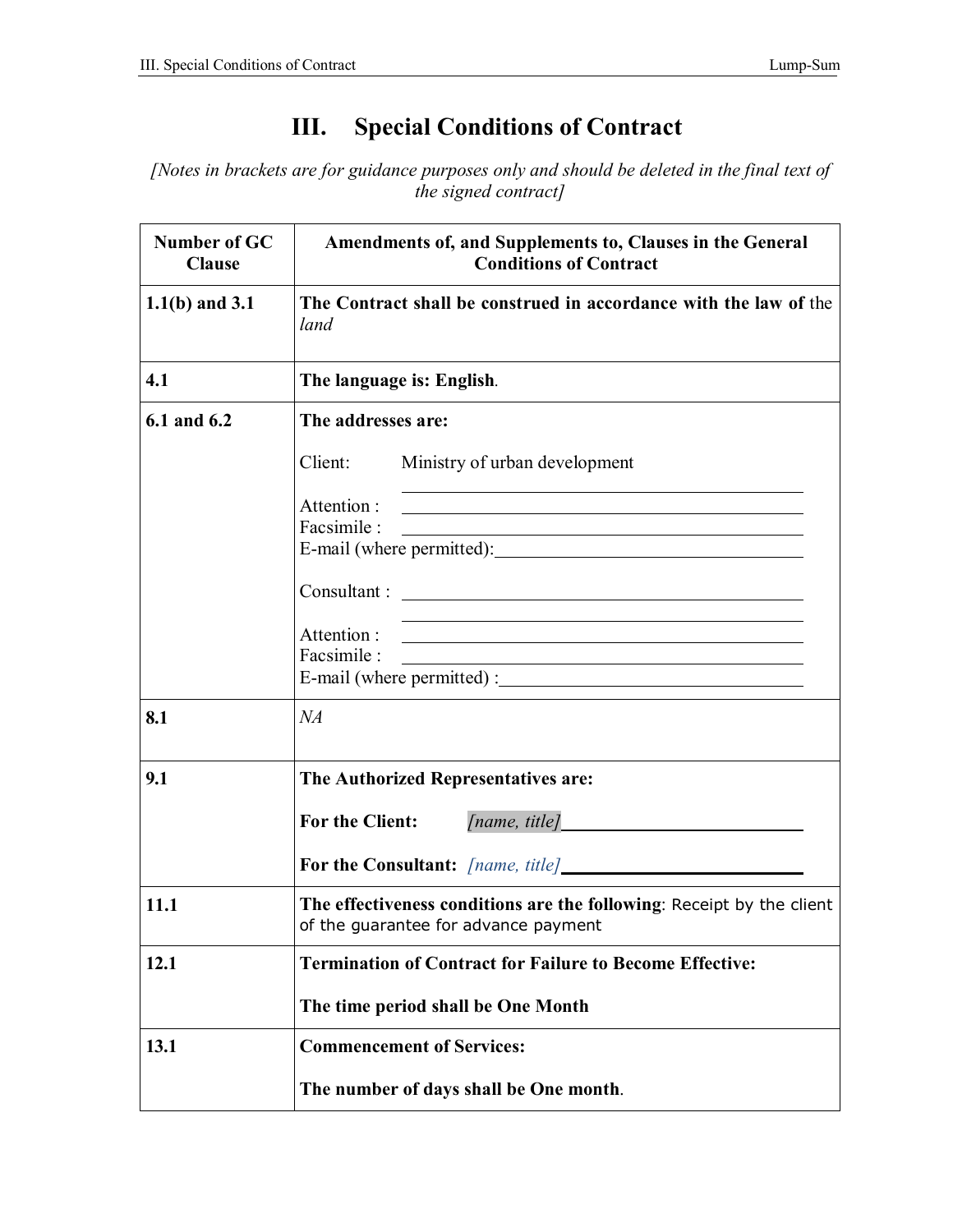|       | Confirmation of Key Experts' availability to start the Assignment shall<br>be submitted to the Client in writing as a written statement signed by<br>each Key Expert.                                                                                                                                                                               |
|-------|-----------------------------------------------------------------------------------------------------------------------------------------------------------------------------------------------------------------------------------------------------------------------------------------------------------------------------------------------------|
| 14.1  | <b>Expiration of Contract:</b>                                                                                                                                                                                                                                                                                                                      |
|       | The time period shall be24 (Twenty four) Weeks                                                                                                                                                                                                                                                                                                      |
| 21 b. | The Client reserves the right to determine on a case-by-case basis<br>whether the Consultant should be disqualified from providing<br>goods, works or non-consulting services due to a conflict of a<br>nature described in Clause GCC 21.1.3                                                                                                       |
|       | Yes                                                                                                                                                                                                                                                                                                                                                 |
| 23.1  | No additional provisions.                                                                                                                                                                                                                                                                                                                           |
| 24.1  | The insurance coverage against the risks shall be as follows:                                                                                                                                                                                                                                                                                       |
|       | (a) Professional liability insurance, with a minimum coverage<br>of equivalent of the contract amount;                                                                                                                                                                                                                                              |
|       | Third Party motor vehicle liability insurance in respect of motor<br>(b)<br>vehicles operated in the Client's country by the Consultant or its<br>Experts or Sub-consultants, with a minimum coverage as per Motor<br>Vehicle Act 1988.;                                                                                                            |
|       | Third Party liability insurance, with a minimum coverage of one<br>(c)<br>million.;                                                                                                                                                                                                                                                                 |
|       | employer's liability and workers' compensation insurance in respect<br>(d)<br>of the experts and Sub-consultants in accordance with the relevant<br>provisions of the applicable law in the Client's country, as well as,<br>with respect to such Experts, any such life, health, accident, travel or<br>other insurance as may be appropriate; and |
|       | insurance against loss of or damage to (i) equipment purchased in<br>(e)<br>whole or in part with funds provided under this Contract, (ii) the<br>Consultant's property used in the performance of the Services, and<br>(iii) any documents prepared by the Consultant in the performance of<br>the Services.                                       |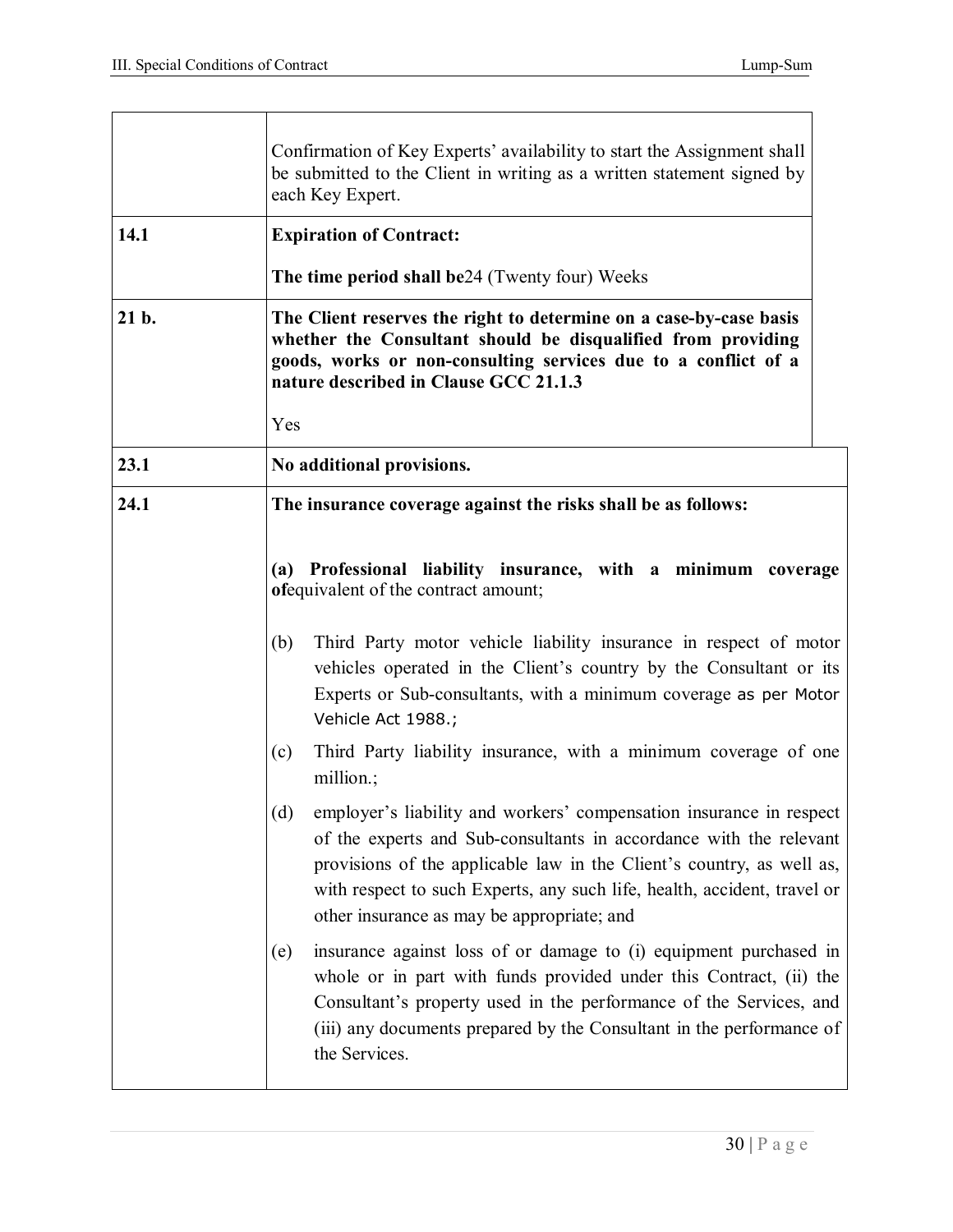| 27.2          |                                                                                                                                                                                                                                               |  |  |  |  |  |  |  |
|---------------|-----------------------------------------------------------------------------------------------------------------------------------------------------------------------------------------------------------------------------------------------|--|--|--|--|--|--|--|
|               | [The Consultant shall not use thesedocuments, database<br>and<br>softwarefor purposes unrelated to this Contract without the prior<br>written approval of the Client.                                                                         |  |  |  |  |  |  |  |
| 38.1          | The Contract price is:<br><i>finsert</i> amount and<br>currency for each currency as applicable] [indicate: inclusive or<br>exclusive/ of local indirect taxes.                                                                               |  |  |  |  |  |  |  |
|               | Indirect local taxes chargeable in respect of this Contract for the<br>Services provided by the Consultant shall be reimbursed by the<br><b>Clienttothe Consultant.</b>                                                                       |  |  |  |  |  |  |  |
|               | The amount of such taxes is<br><b>Solution</b> [insert the amount]<br>as finalized at the Contract's negotiations on the basis of the estimates<br>provided by the Consultant in Form FIN-2 of the Consultant's<br><b>Financial Proposal.</b> |  |  |  |  |  |  |  |
| 39.1 and 39.2 | <b>The</b><br>Client warrants that "the Client shall<br>reimburse<br>the<br>Consultantindirect taxes i.e. Service Tax<br>imposed, under the<br>applicable law in the Client's country, on the Consultant.                                     |  |  |  |  |  |  |  |
| 41.2          | The payment schedule:                                                                                                                                                                                                                         |  |  |  |  |  |  |  |
|               | For the local currency; [Insert the Amount]                                                                                                                                                                                                   |  |  |  |  |  |  |  |
|               | a) Ten percent $(10\%)$ of the contract price i.e. [insert amount in Rs.]<br>will be paid after acceptance/ approval of Inception Report:                                                                                                     |  |  |  |  |  |  |  |
|               | b) Twenty percent $(20\%)$ of the contract price i.e. [insert amount in<br>Rs.] will be paid after acceptance/ approval of <b>Draft Report 1</b> .                                                                                            |  |  |  |  |  |  |  |
|               | Twenty percent (20%) of contract price i.e. [insert amount in Rs.]<br>c)<br>will be paid after acceptance/ approval of Draft Report 2.                                                                                                        |  |  |  |  |  |  |  |
|               | Twenty percent (20%) of contract price i.e. [insert amount in Rs.]<br>d)<br>will be paid after acceptance/ approval of Final Report.                                                                                                          |  |  |  |  |  |  |  |
|               | Ten percent (10%) of contract price i.e. [insert amount in Rs.] will<br>e)<br>be paid after acceptance/ approval of Handholding Progress<br>Report for the $1st$ month (04 weeks after acceptance/ approval of<br>the Final report).          |  |  |  |  |  |  |  |
|               | Ten percent (10%) of contract price i.e. [insert amount in Rs.] will<br>$\mathbf{f}$                                                                                                                                                          |  |  |  |  |  |  |  |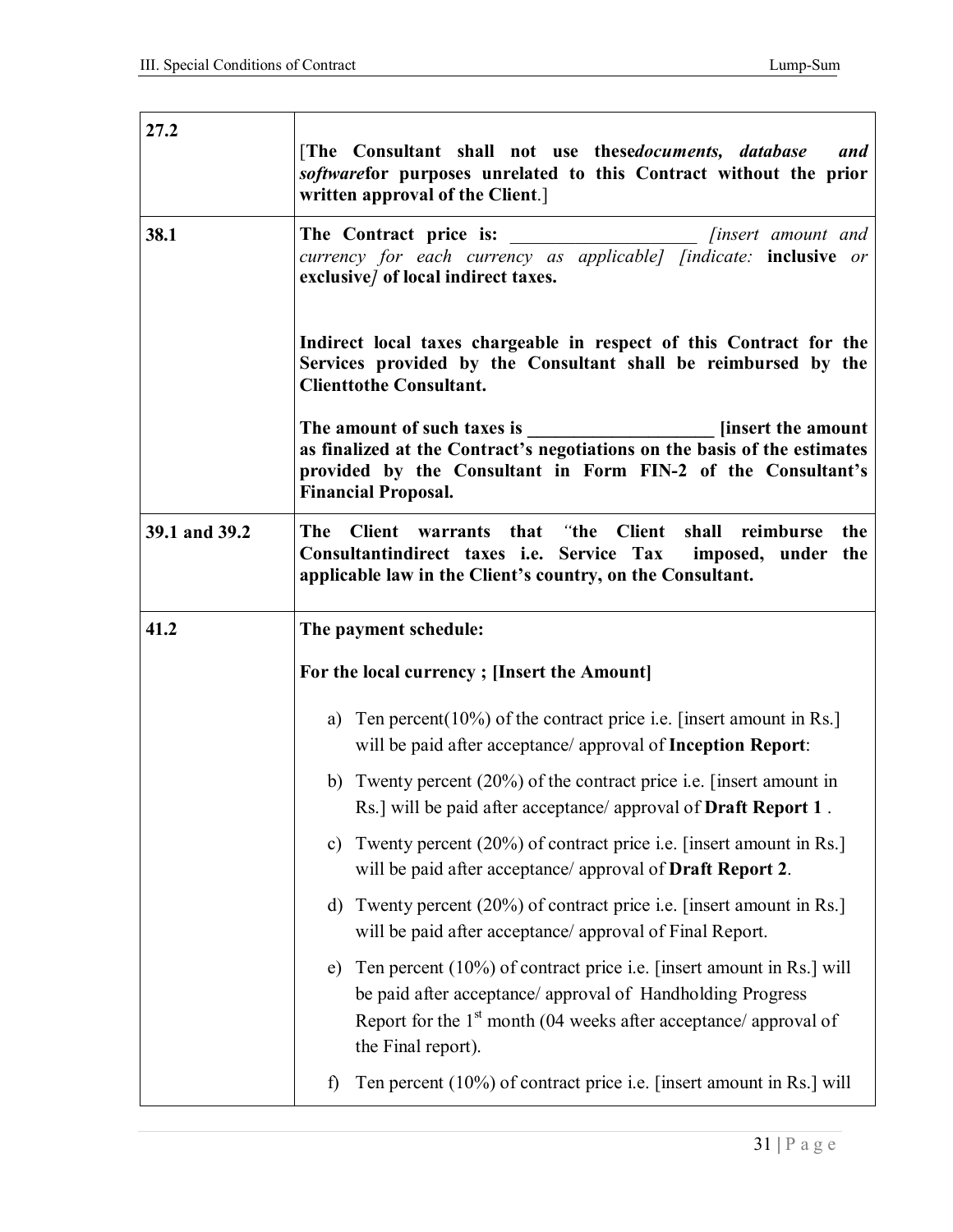|        | be paid after acceptance/ approval of Handholding Progress<br>Report for the $2nd$ month (08 weeks after acceptance/ approval of<br>the Final report)                                                                                                                                                                                                                                                                                                                                                       |
|--------|-------------------------------------------------------------------------------------------------------------------------------------------------------------------------------------------------------------------------------------------------------------------------------------------------------------------------------------------------------------------------------------------------------------------------------------------------------------------------------------------------------------|
|        | g) Ten percent $(10\%)$ of contract price i.e. [insert amount in Rs.] will<br>be paid after acceptance/ approval of Handholding Progress<br>Report for the $3rd$ month (12 weeks after acceptance/ approval of<br>the Final report)                                                                                                                                                                                                                                                                         |
|        | Note: The Consulting firm will submit the invoice in the name of<br>Project Director, CBUD Project, Ministry of Urban Development,<br>Nirman Bhawan, MulanaAzad Road, New Delhi- 110011 to the city<br>ULB. The City ULB, after reviewing the invoice of the Consultant, shall<br>forward the same, along with the letter of acceptance/approval of the<br>deliverable and any other information desired by the Project<br>Director, to the Ministry of Urban Development (MoUD) for making the<br>payment. |
| 41.2.1 | The following provisions shall apply to the advance payment and the<br>advance payment guarantee:                                                                                                                                                                                                                                                                                                                                                                                                           |
|        | An advance payment 10% of the contract cost in local currency<br>(1)<br>shall be made within 30 days after the Effective Date. The<br>advance payment will be set off by the Client in equal installments<br>against the deliverable of the services until the advance payment<br>has been fully set off through first three deliverable payments of<br>the Consultant.                                                                                                                                     |
|        | (2)<br>The advance bank payment guarantee shall be in the amount and in<br>the currency of the advance payment.                                                                                                                                                                                                                                                                                                                                                                                             |
|        | The bank guarantee will be released when the advance payment has<br>(3)<br>been fully set off.                                                                                                                                                                                                                                                                                                                                                                                                              |
| 41.2.4 | The accounts are:                                                                                                                                                                                                                                                                                                                                                                                                                                                                                           |
|        | for foreign currency: [insert account].<br>for local currency: <i>[insert account]</i> .                                                                                                                                                                                                                                                                                                                                                                                                                    |
| 42.1   | The interest rate is: [insert rate].                                                                                                                                                                                                                                                                                                                                                                                                                                                                        |
| 45.1   | [In contracts with foreign consultants, the Bank requires that the<br>international commercial arbitration in a neutral venue is used.]                                                                                                                                                                                                                                                                                                                                                                     |
|        | Disputes shall be settled by arbitration in accordance with the                                                                                                                                                                                                                                                                                                                                                                                                                                             |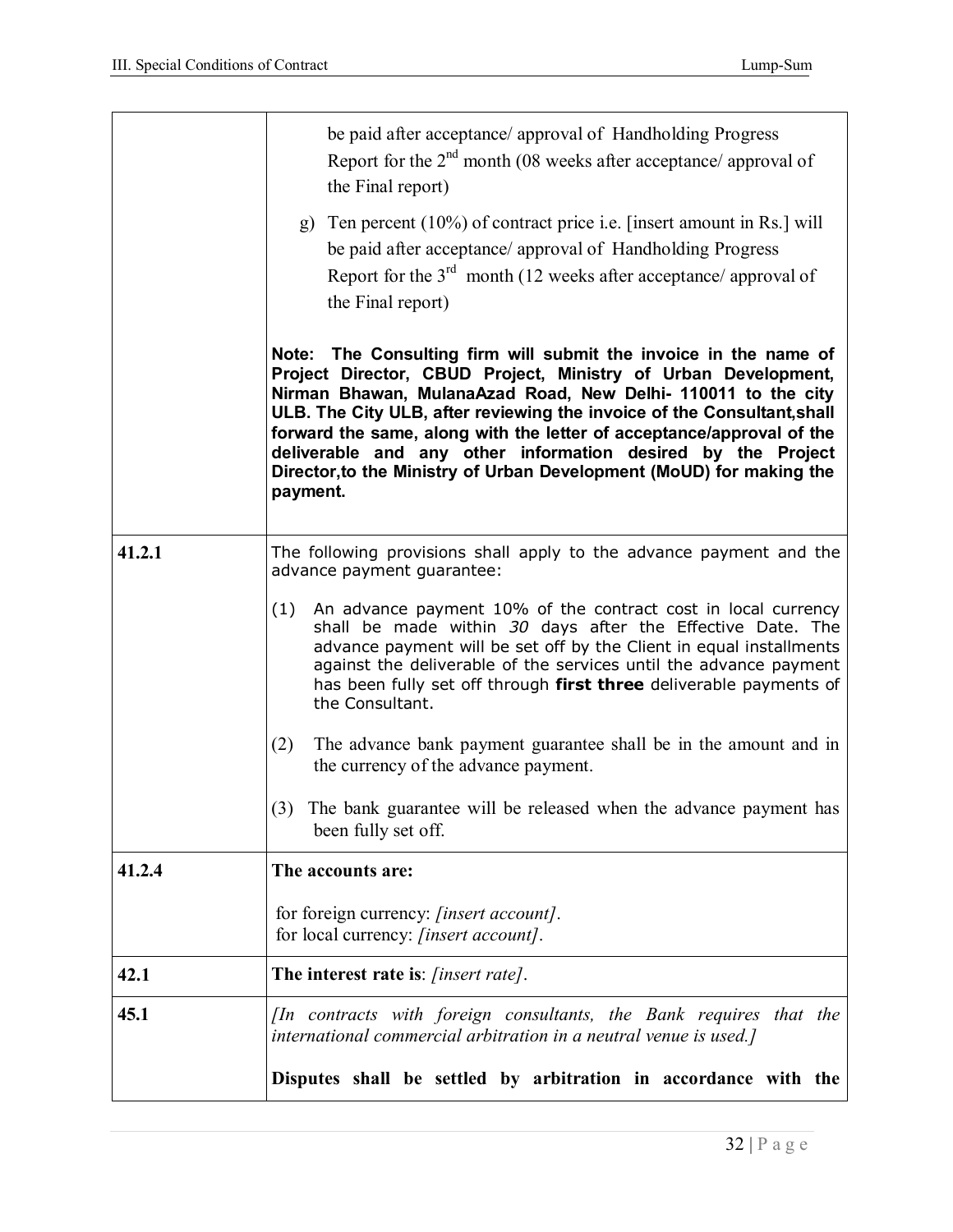|    | following provisions:                                                                                                                                                                                                                                                                                                                                                                                                                                                                                                                                                                                                                                                                                                                                                                                                                                                                                                                                                                             |
|----|---------------------------------------------------------------------------------------------------------------------------------------------------------------------------------------------------------------------------------------------------------------------------------------------------------------------------------------------------------------------------------------------------------------------------------------------------------------------------------------------------------------------------------------------------------------------------------------------------------------------------------------------------------------------------------------------------------------------------------------------------------------------------------------------------------------------------------------------------------------------------------------------------------------------------------------------------------------------------------------------------|
| 1. | Selection of Arbitrators. Each dispute submitted by a Party to<br>arbitration shall be heard by a sole arbitrator or an arbitration panel<br>composed of three (3) arbitrators, in accordance with the following<br>provisions:                                                                                                                                                                                                                                                                                                                                                                                                                                                                                                                                                                                                                                                                                                                                                                   |
|    | (a) Where the Parties agree that the dispute concerns a technical<br>matter, they may agree to appoint a sole arbitrator or, failing<br>agreement on the identity of such sole arbitrator within thirty (30)<br>days after receipt by the other Party of the proposal of a name for<br>such an appointment by the Party who initiated the proceedings,<br>either Party may apply to the Council of Arbitrators, New Delhi,<br>for a list of not fewer than five nominees and, on receipt of such<br>list, the Parties shall alternately strike names there from, and the<br>last remaining nominee on the list shall be the sole arbitrator for<br>the matter in dispute. If the last remaining nominee has not been<br>determined in this manner within sixty (60) days of the date of the<br>list, the President, Institution of Engineers India New Delhi, shall<br>appoint, upon the request of either Party and from such list or<br>otherwise, a sole arbitrator for the matter in dispute. |
|    | Where the Parties do not agree that the dispute concerns a<br>(b)<br>technical matter, the Client and the Consultant shall each<br>appoint one (1) arbitrator, and these two arbitrators shall jointly<br>appoint a third arbitrator, who shall chair the arbitration panel.<br>If the arbitrators named by the Parties do not succeed in<br>appointing a third arbitrator within thirty (30) days after the<br>latter of the two (2) arbitrators named by the Parties has been<br>appointed, the third arbitrator shall, at the request of either<br>Party, be appointed by Secretary, the Indian Council of<br>Arbitration, New Delhi                                                                                                                                                                                                                                                                                                                                                           |
|    | If, in a dispute subject to paragraph (b) above, one Party fails to<br>(c)<br>appoint its arbitrator within thirty (30) days after the other Party<br>has appointed its arbitrator, the Party which has named an<br>arbitrator may apply to the Secretary, Indian Council of<br>Arbitration, New Delhi, to appoint a sole arbitrator for the<br>matter in dispute, and the arbitrator appointed pursuant to such<br>application shall be the sole arbitrator for that dispute.                                                                                                                                                                                                                                                                                                                                                                                                                                                                                                                    |
| 2. | Rules of Procedure. Arbitration proceedings shall be conducted in<br>accordance with procedure of the Arbitration & Conciliation Act<br>1996, of India.                                                                                                                                                                                                                                                                                                                                                                                                                                                                                                                                                                                                                                                                                                                                                                                                                                           |
| 3. | Substitute Arbitrators. If for any reason an arbitrator is unable to<br>perform his/her function, a substitute shall be appointed in the same                                                                                                                                                                                                                                                                                                                                                                                                                                                                                                                                                                                                                                                                                                                                                                                                                                                     |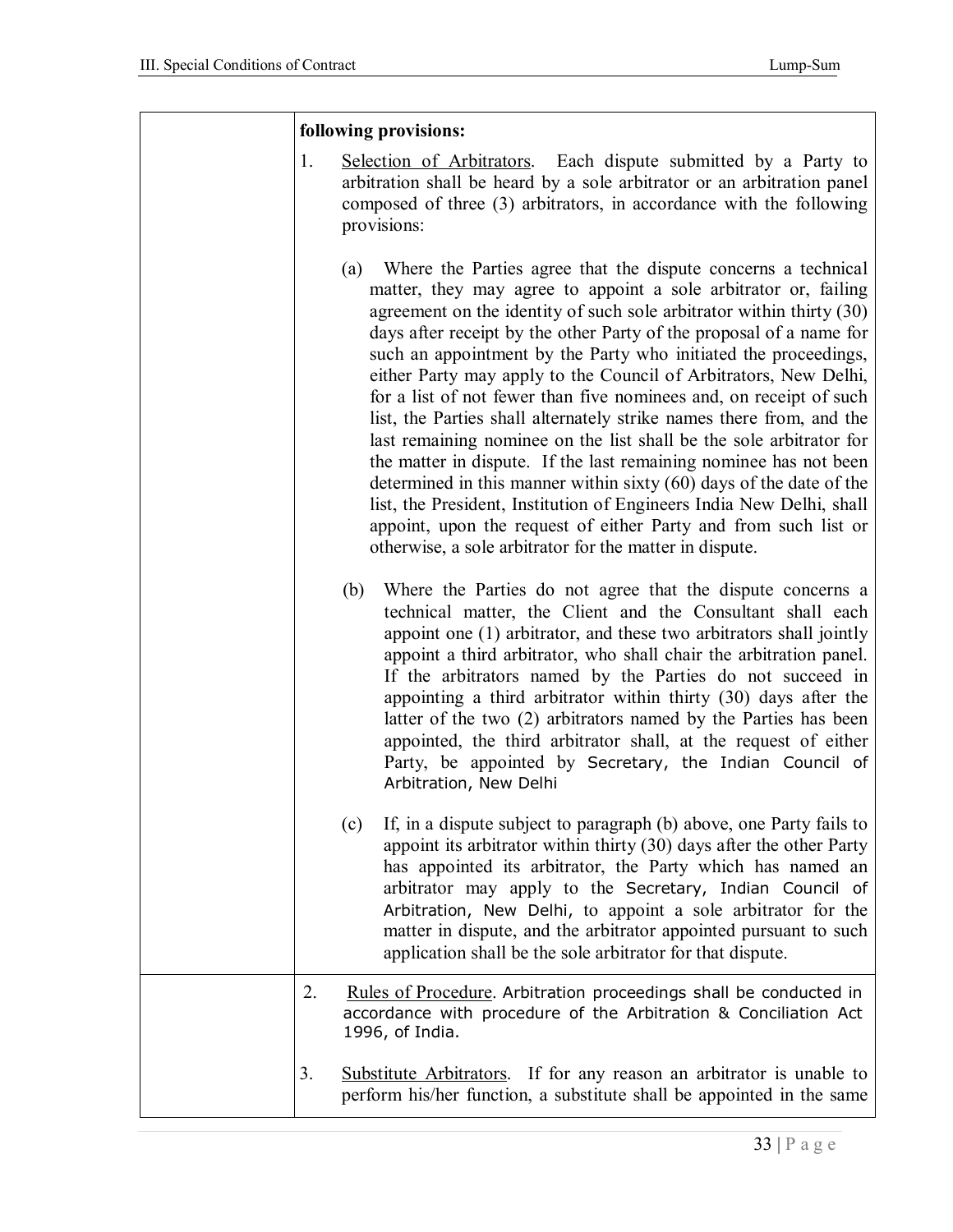| 4. | manner as the original arbitrator.<br>Nationality and Qualifications of Arbitrators. The sole arbitrator or<br>the third arbitrator appointed pursuant to paragraphs $1(a)$ through $1(c)$<br>above shall be an internationally recognized legal or technical expert<br>with extensive experience in relation to the matter in dispute.                  |
|----|----------------------------------------------------------------------------------------------------------------------------------------------------------------------------------------------------------------------------------------------------------------------------------------------------------------------------------------------------------|
|    |                                                                                                                                                                                                                                                                                                                                                          |
| 5. | Miscellaneous. In any arbitration proceeding hereunder:                                                                                                                                                                                                                                                                                                  |
|    | proceedings shall, unless otherwise agreed by the Parties, be<br>(a)<br>held in New Delhi;                                                                                                                                                                                                                                                               |
|    | the <i>English</i> language shall be the official language for all<br>(b)<br>purposes; and                                                                                                                                                                                                                                                               |
|    | the decision of the sole arbitrator or of a majority of the<br>(c)<br>arbitrators (or of the third arbitrator if there is no such majority)<br>shall be final and binding and shall be enforceable in any court<br>of competent jurisdiction, and the Parties hereby waive any<br>objections to or claims of immunity in respect of such<br>enforcement. |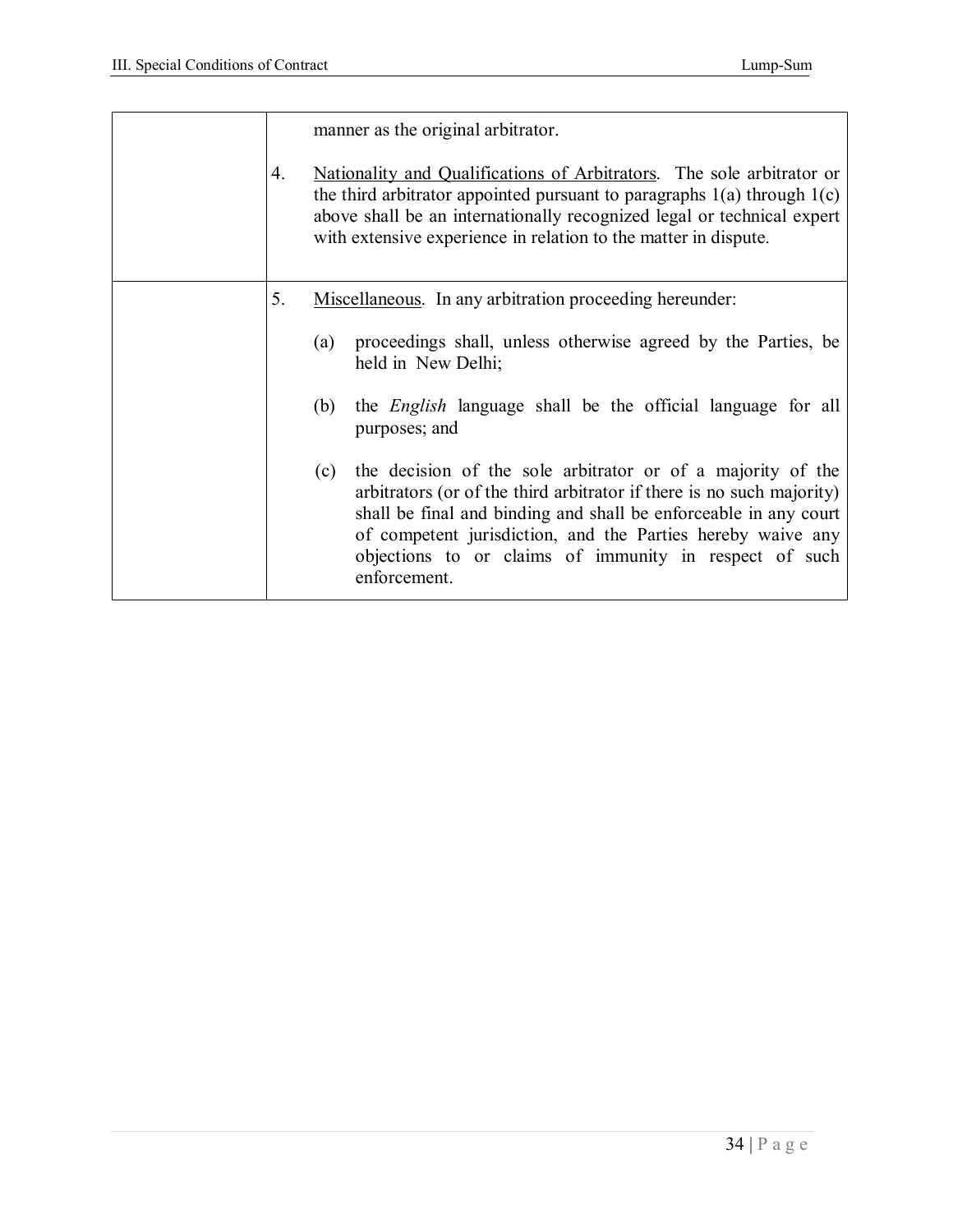# **IV. Appendices**

#### **APPENDIX A – TERMS OF REFERENCE**

*[This Appendix shall include the final Terms of Reference (TORs) worked out by the Client and the Consultant during the negotiations; dates for completion of various tasks; location of performance for different tasks; detailed reporting requirements and list of deliverables against which the payments to the Consultant will be made; Client's input, including counterpart personnel assigned by the Client to work on the Consultant's team; specific tasks or actions that require prior approval by the Client.* 

*Insert the text based on the Section 7 (Terms of Reference) of the ITC in the RFP and modified based on the Forms TECH-1 through TECH-5 of the Consultant's Proposal. Highlight the changes to Section 7 of the RFP]*

………………………………………………………………………………………………

#### **APPENDIX B - KEY EXPERTS**

*[Insert a table based on Form TECH-6 of the Consultant's Technical Proposal and finalized at the Contract's negotiations. Attach the CVs (updated and signed by the respective Key Experts) demonstrating the qualifications of Key Experts.]*

……………………………………………………………………………………………………

#### **APPENDIX C – BREAKDOWN OF CONTRACT PRICE**

*[Insert the table with the unit rates to arrive at the breakdown of the lump-sum price. The table shall be based on [Form FIN-3 and FIN-4] of the Consultant's Proposal and reflect any changes agreed at the Contract negotiations, if any. The footnote shall list such changes made to [Form FIN-3 and FIN-4] at the negotiations or state that none has been made.]*

*When the Consultant has been selected under Quality-Based Selection method, also add the following:*

*"*The agreed remuneration rates shall be stated in the attached Model Form I. This form shall be prepared on the basis of Appendix A to Form FIN-3 of the RFP "Consultants' Representations regarding Costs and Charges" submitted by the Consultant to the Client prior to the Contract's negotiations.

Should these representations be found by the Client (either through inspections or audits pursuant to Clause GCC 25.2 or through other means) to be materially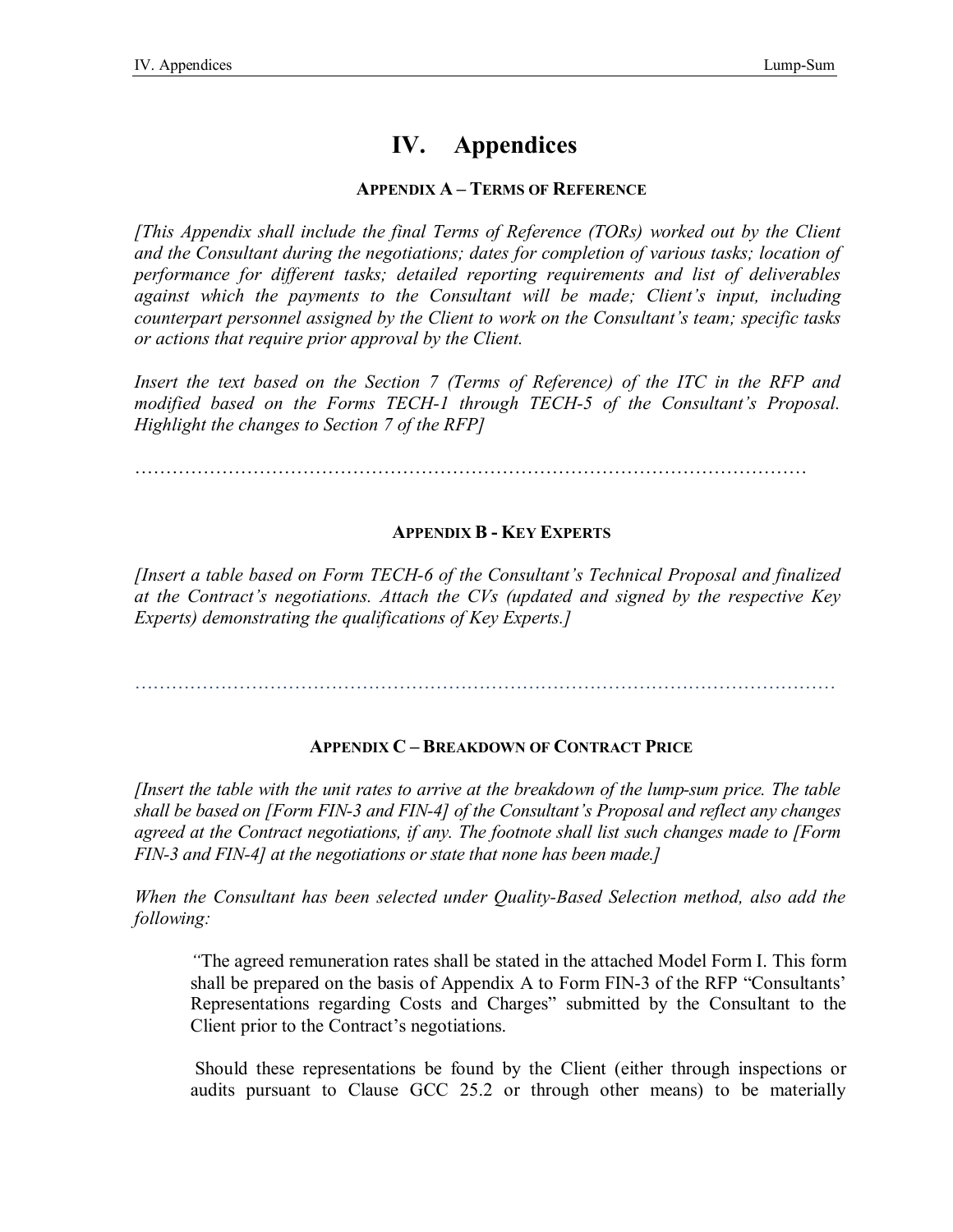incomplete or inaccurate, the Client shall be entitled to introduce appropriate modifications in the remuneration rates affected by such materially incomplete or inaccurate representations. Any such modification shall have retroactive effect and, in case remuneration has already been paid by the Client before any such modification, (i) the Client shall be entitled to offset any excess payment against the next monthly payment to the Consultants, or (ii) if there are no further payments to be made by the Client to the Consultants, the Consultants shall reimburse to the Client any excess payment within thirty (30) days of receipt of a written claim of the Client. Any such claim by the Client for reimbursement must be made within twelve (12) calendar months after receipt by the Client of a final report and a final statement approved by the Client in accordance with Clause GCC 45.1(d) of this Contract*."]*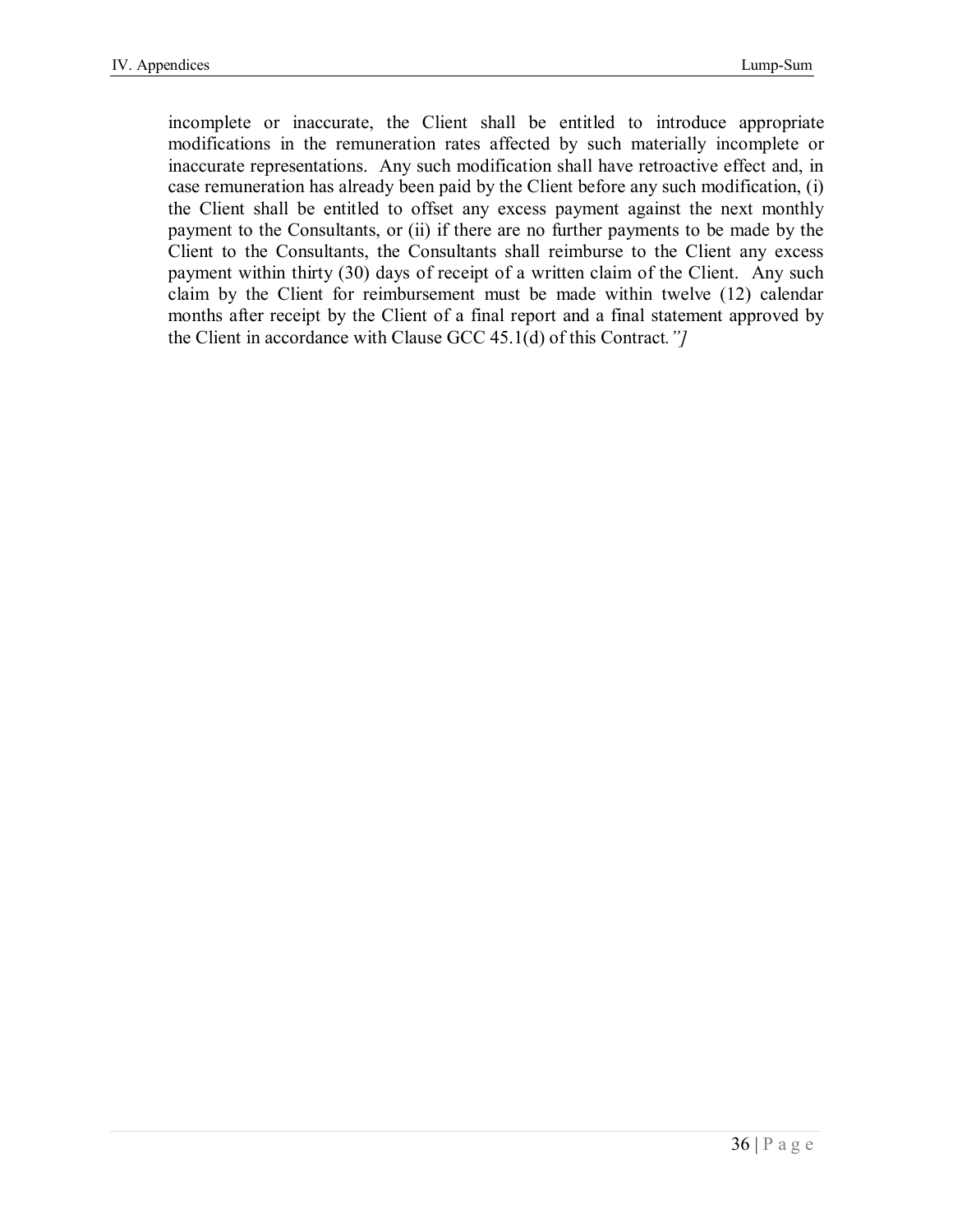#### **Model Form I Breakdown of Agreed Fixed Rates in Consultant's Contract**

We hereby confirm that we have agreed to pay to the Experts listed, who will be involved in performing the Services, the basic fees and away from the home office allowances (if applicable) indicated below:

| Experts                         |  |                                                                | ↑<br>∠                          |              | 4        |            | $\mathfrak b$                         |                                                           | 8                                                         |
|---------------------------------|--|----------------------------------------------------------------|---------------------------------|--------------|----------|------------|---------------------------------------|-----------------------------------------------------------|-----------------------------------------------------------|
| Position<br>Name                |  | Basic<br>Remuneration<br>rate per<br>Working<br>Month/Day/Year | Social<br>Chargest <sup>1</sup> | Overhead $1$ | Subtotal | Profit $2$ | Away from<br>Home Office<br>Allowance | <b>Agreed Fixed Rate</b><br>per Working<br>Month/Day/Hour | <b>Agreed Fixed Rate</b><br>per Working<br>Month/Day/Hour |
| Home Office                     |  |                                                                |                                 |              |          |            |                                       |                                                           |                                                           |
|                                 |  |                                                                |                                 |              |          |            |                                       |                                                           |                                                           |
| Work in the Client's<br>Country |  |                                                                |                                 |              |          |            |                                       |                                                           |                                                           |
|                                 |  |                                                                |                                 |              |          |            |                                       |                                                           |                                                           |

| (Expressed in [insert name of currency])* |  |  |  |  |  |  |  |
|-------------------------------------------|--|--|--|--|--|--|--|
|-------------------------------------------|--|--|--|--|--|--|--|

1 Expressed as percentage of 1

2 Expressed as percentage of 4

\* If more than one currency, add a table

Signature Date

Name and Title: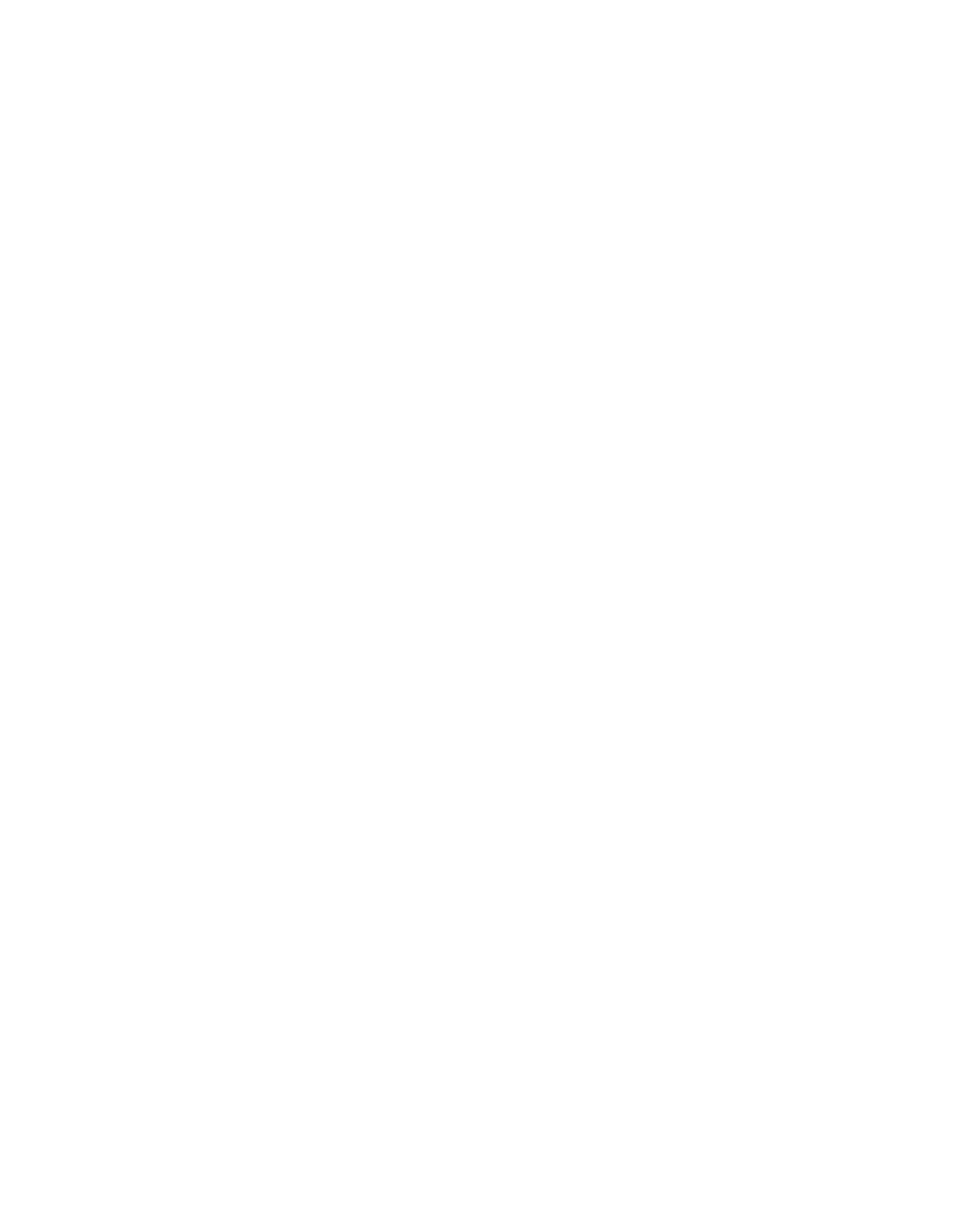#### **APPENDIX D - FORM OF ADVANCE PAYMENTS GUARANTEE** *[See Clause GCC 41.2.1 and SCC 41.2.1]*

*{Guarantor letterhead or SWIFT identifier code}*

#### **Bank Guarantee for Advance Payment**

**Guarantor:**\_\_\_\_\_\_\_\_\_\_\_\_\_\_\_\_\_\_\_ *[insert commercial Bank's Name, and Address of Issuing Branch or Office]*

**Beneficiary:** *<i>Iinsert Name and Address of Client]* 

**Date:** \_\_\_\_\_\_\_\_\_\_\_\_*[insert date]*\_\_\_\_

**ADVANCE PAYMENT GUARANTEE No.:** \_\_\_\_\_\_\_\_\_\_\_*[insert number]*\_\_\_\_\_\_

We have been informed that \_\_\_\_\_\_\_\_\_\_\_\_\_\_ *[name of Consultant or a name of the Joint Venture, same as appears on the signed Contract]* (hereinafter called "the Consultant") has entered into Contract No. \_\_\_\_\_\_\_\_\_\_\_\_\_ *[reference number of the contract]* dated \_\_\_*[insert date]*\_\_\_\_\_\_\_\_\_ with the Beneficiary, for the provision of \_\_\_\_\_\_\_\_\_\_\_\_\_\_\_\_\_\_ *[brief description of Services]* (hereinafter called "the Contract").

Furthermore, we understand that, according to the conditions of the Contract, an advance payment in the sum of \_\_\_\_\_\_\_\_\_\_\_ *[insert amount in figures]* () *[amount in words]* is to be made against an advance payment guarantee.

At the request of the Consultant, we, as Guarantor, hereby irrevocably undertake to pay the Beneficiary any sum or sums not exceeding in total an amount of *[amount in figures]* () *[amount in words]*<sup>1</sup> upon receipt by us of the Beneficiary's complying demand supported by the Beneficiary's a written statement, whether in the demand itself or in a separate signed document accompanying or identifying the demand, stating that the Consultant is in breach of their obligation under the Contract because the Consultant:

- (a) has failed to repay the advance payment in accordance with the Contract conditions, specifying the amount which the Consultant has failed to repay;
- (b) has used the advance payment for purposes other than toward providing the Services under the Contract.

It is a condition for any claim and payment under this guarantee to be made that the advance payment referred to above must have been received by the Consultant on their account number \_\_\_\_\_\_\_\_\_\_\_ at \_\_\_\_\_\_\_\_\_\_\_\_\_\_\_\_\_ *[name and address of bank]*.

 $\overline{a}$ <sup>1</sup> The Guarantor shall insert an amount representing the amount of the advance payment and denominated either in the currency(ies) of the advance payment as specified in the Contract, or in a freely convertible currency acceptable to the Client.